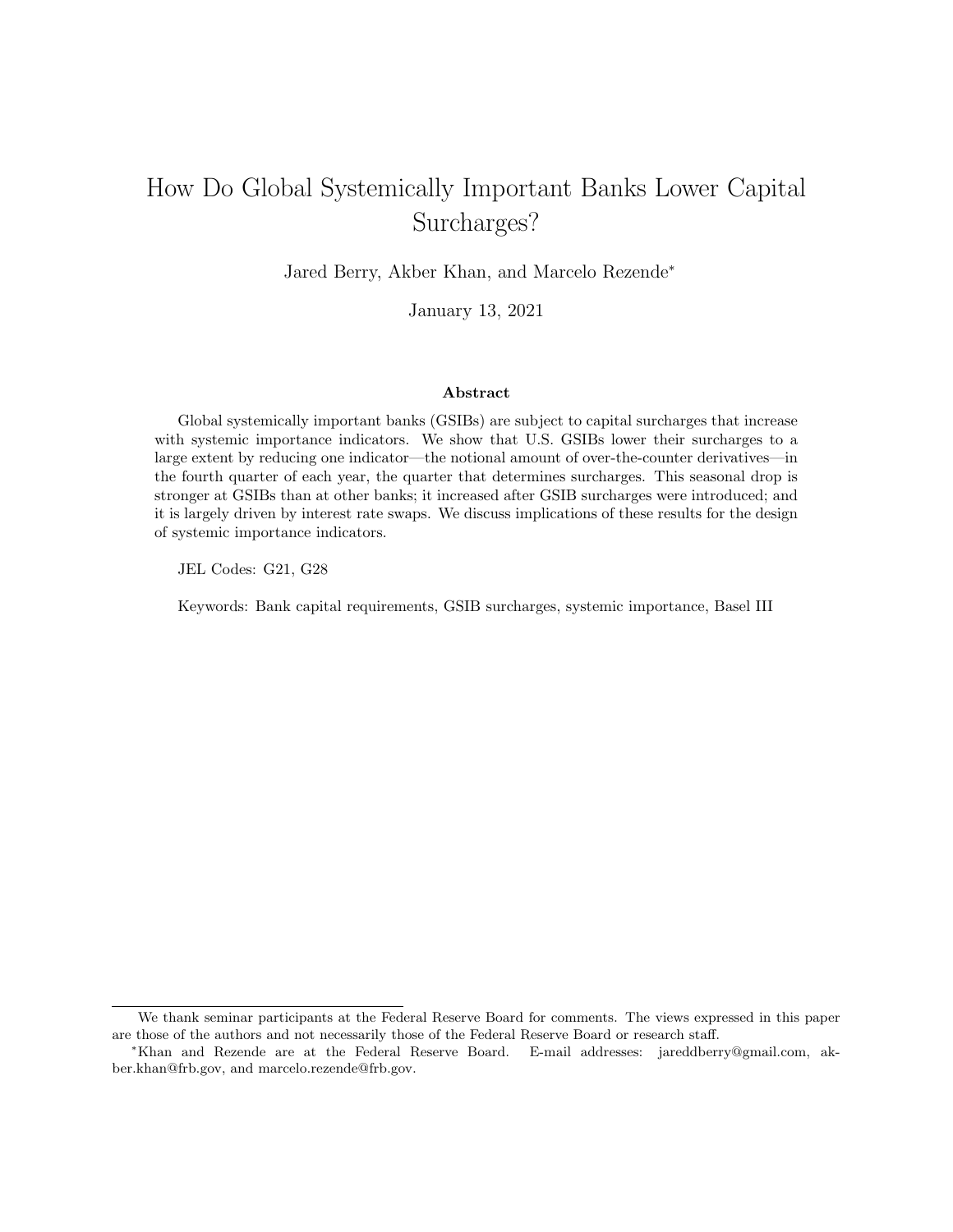### 1 Introduction

In recent years, many countries introduced capital surcharges on global systemically important banks (GSIBs). GSIB surcharges are an amount of capital that these banks must hold in addition to minimum risk-based capital requirements. GSIB surcharges are a major innovation in bank capital regulation because, while risk-based capital regulation has for decades incentivized banks to reduce the risk of their assets, these surcharges increase with indicators of banks' systemic importance, and thus also motivate banks to lower their systemic footprints. The incentives that GSIB surcharges create may promote financial stability, but may also adversely affect the economy, for example, if banks supply sub-optimal amounts of credit and liquidity to reduce surcharges.

In this paper, we examine how U.S. GSIBs adjust their systemic importance indicators to lower surcharges. GSIB surcharges increase with scores that are linear functions of systemic importance indicators measured at year-end. Thus, GSIBs should attempt to lower their scores at the end of each year to reduce their surcharges. We test whether scores and indicators are lower in the fourth quarter than in the other quarters to understand whether and how U.S. GSIBs adjust their indicators in response to surcharges. In addition, we test hypotheses that rely on specific characteristics of the U.S. GSIB rule that determine the strength of the incentives banks face to adjust their indicators. For example, some indicators only determine whether a bank is a GSIB, but not its surcharge, and thus GSIBs should not lower them materially at the end of the year. Also, two indicators are measured as annual and fourth-quarter averages, respectively, and therefore should also be less subject to window-dressing by GSIBs than the other indicators, which are measured at year-end.

Our empirical results support these hypotheses. GSIB scores drop in the fourth quarter compared with scores in other quarters more than scores of non-GSIBs. GSIBs also reduce systemic importance indicators in a manner consistent with those hypotheses. Indicators that determine whether a bank is a GSIB but not its surcharge do not decline at the end of the year. Also, indicators measured as annual or fourth-quarter averages do not drop at year-end.

We find that U.S. GSIBs mainly reduce one indicator of systemic importance—the notional amount of over-the-counter (OTC) derivatives. These findings are consistent with reports that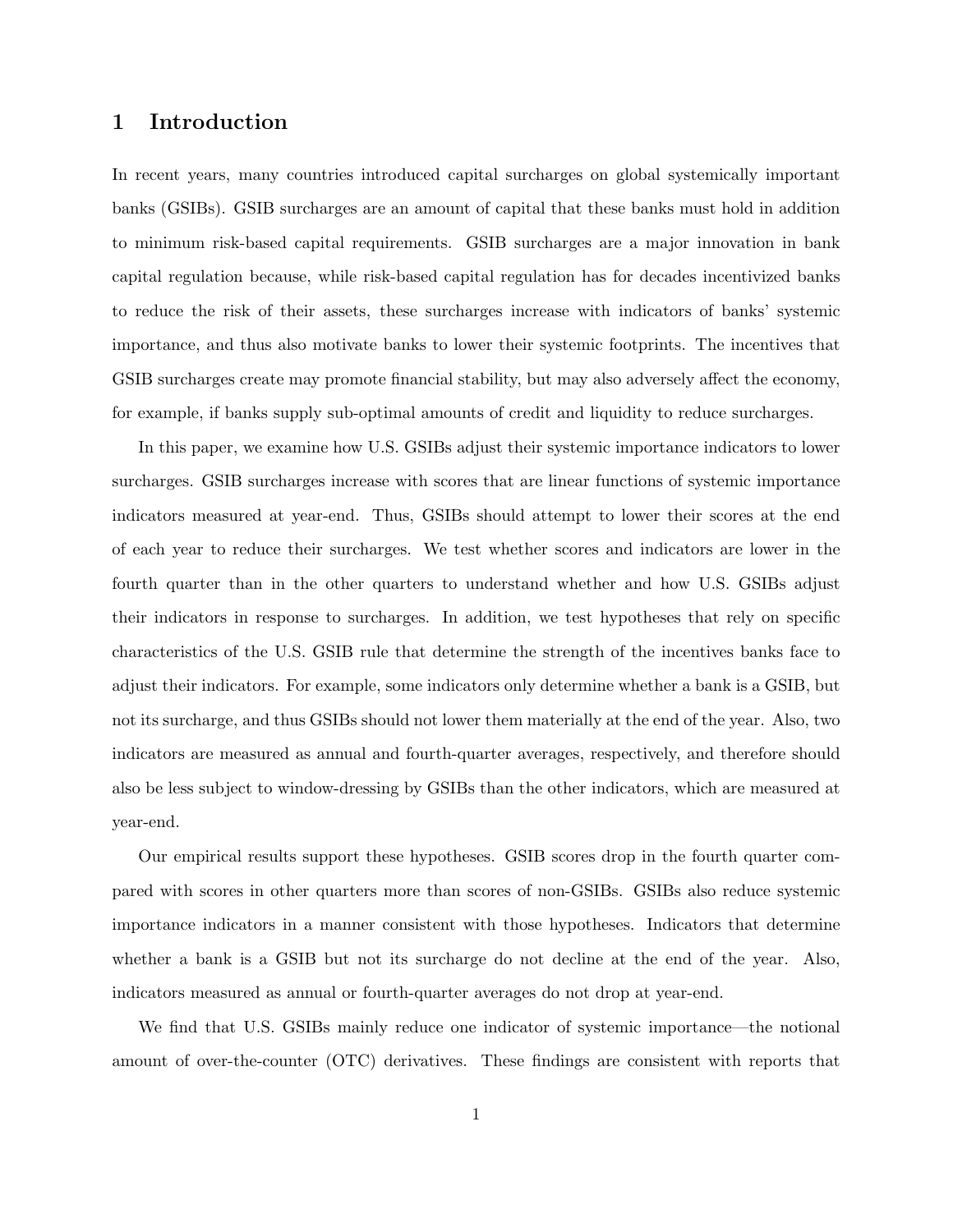U.S. banks have lowered surcharges to a large extent by compressing OTC derivatives—terminating offsetting contracts and replacing them with another contract with the same market risk but a lower notional amount than the terminated contracts [\[Woodall and Osborn, 2017\]](#page-35-0). We show that year-end compression is more pronounced for derivatives cleared by central counterparties (CCPs) compared to derivatives settled bilaterally and for interest rate swaps compared to other types of contracts (forward and option contracts) and asset classes (foreign exchange, equity, and commodities). This finding is consistent with the evidence that the most standardized contracts, which are more likely to be cleared by CCPs and include interest rate swaps, can be more effectively compressed (see, for example, [Financial Stability Board](#page-33-0) [\[2018\]](#page-33-0)).

The paper closest to ours is from [Behn, Mangiante, Parisi, and Wedow](#page-31-0) [\[2019\]](#page-31-0), who study whether banks from the European Union (EU) that participate in its GSIBs assessment exercise of which about one-third are GSIBs—lower their systemic importance indicators in the fourth quarter compared with EU banks that do not participate. Our results differ noticeably from those from [Behn, Mangiante, Parisi, and Wedow](#page-31-0) [\[2019\]](#page-31-0). We find that U.S. GSIBs mainly reduce the notional amount of OTC derivatives in the fourth quarter, while those authors show that EU banks that participate in the exercise lower indicators of size and cross-jurisdictional activity. We discuss how differences in data, empirical strategies, and G-SIB frameworks help to explain differences and similarities in findings between their paper and ours.

More broadly, our paper contributes to a nascent literature that studies the effects of GSIB designation and surcharges on bank behavior. [Favara, Ivanov, and Rezende](#page-33-1) [\[2020\]](#page-33-1) use supervisory data on corporate loans and variation in surcharges over time and across U.S. banks to show that these surcharges reduce loan amounts extended by GSIBs. [Degryse, Mariathasan, and Tang](#page-32-0) [\[2020\]](#page-32-0) find that the announcement that a bank is designated as a GSIB lowers its supply of syndicated loans. [Behn and Schramm](#page-31-1) [\[2020\]](#page-31-1) show that the adoption of the GSIB framework raised interest rates on syndicated loans extended by GSIBs. These three papers analyze effects of GSIB status and surcharges on a specific bank business, namely corporate lending. Meanwhile, [Violon, Durant,](#page-35-1) [and Toader](#page-35-1) [\[2018\]](#page-35-1) study the impact of GSIB designation on banks' balance sheet characteristics, and [Goel, Lewrick, and Mathur](#page-33-2) [\[2019\]](#page-33-2) use a differences-in-differences empirical strategy to show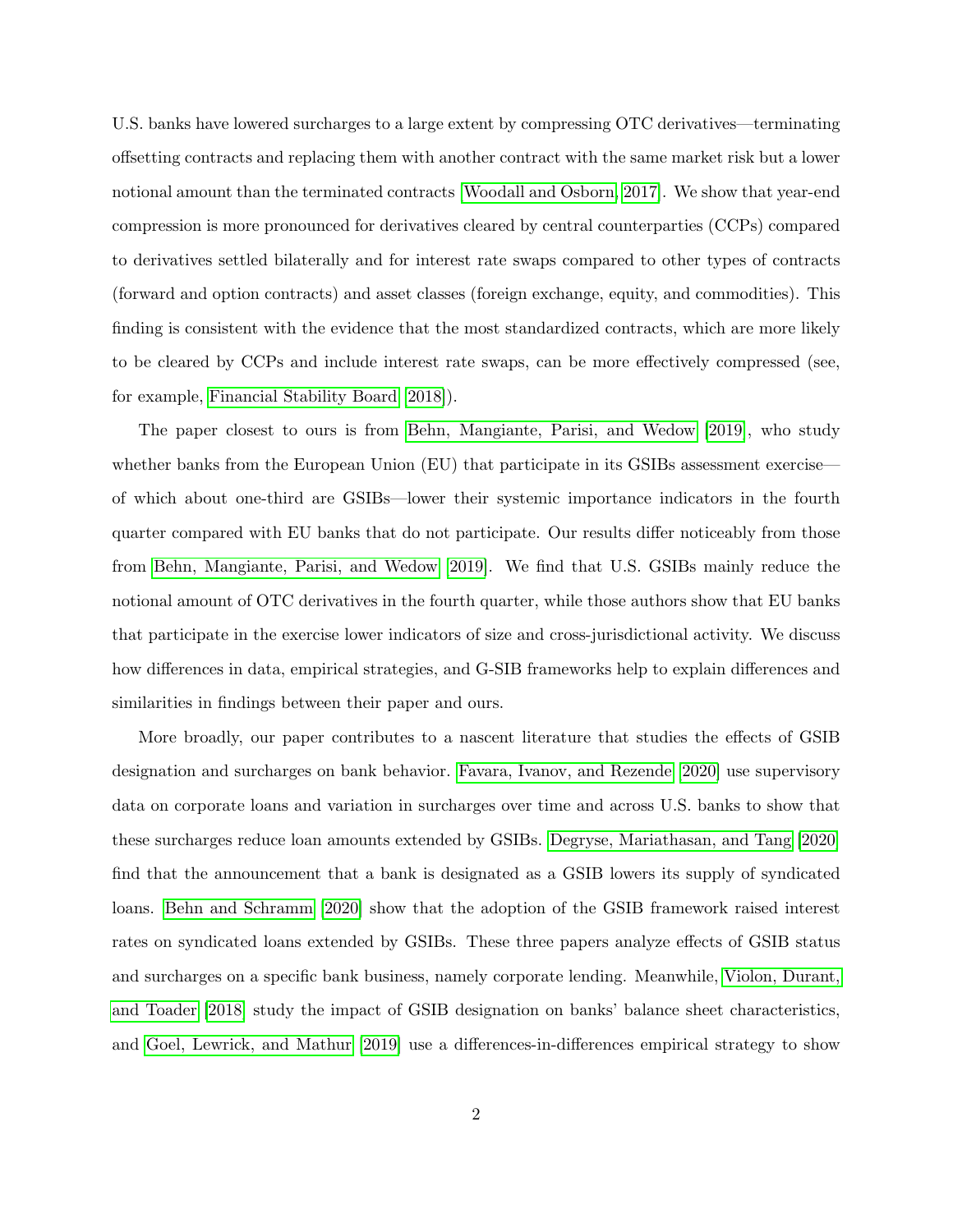evidence that GSIBs changed their balance sheets associated with systemic importance relative to non-GSIBs after 2012. We differ from all these papers in that we examine effects on the systemic importance indicators that regulators actually use to determine GSIB surcharges. Also, we identify effects of GSIBs surcharges using variation in fourth-quarter systemic importance indicators, while those papers use different identification strategies.

This paper is also related to the literature that examines how banks adjust parameters that de-termine their capital requirements. [Carey](#page-32-1) [\[2002\]](#page-32-1), Jacobson, Lindé, and Roszbach [\[2006\]](#page-34-0), [Mariathasan](#page-34-1) [and Merrouche](#page-34-1) [\[2014\]](#page-34-1), [Behn, Haselmann, and Vig](#page-31-2) [\[2016\]](#page-31-2), [Firestone and Rezende](#page-33-3) [\[2016\]](#page-33-3), [Berg and](#page-31-3) [Koziol](#page-31-3) [\[2017\]](#page-31-3), and [Plosser and Santos](#page-34-2) [\[2018\]](#page-34-2) study how banks set risk parameters, such as internal ratings and probabilities of default, that affect capital requirements under the internal ratings-based approach. This literature presents evidence that banks respond to incentives created by capital requirements when setting risk parameters. We contribute to this literature with evidence that banks also adjust systemic importance indicators in a manner consistent with the incentives they face.

In addition, our paper contributes to the debate on tailoring bank regulation and on the effects of heightened capital requirements for large banks, which has influenced bank capital regulation in recent years [\[Hanson, Kashyap, and Stein, 2011;](#page-33-4) [Greenwood, Hanson, Stein, and Sunderam, 2017;](#page-33-5) [Quarles, 2018;](#page-34-3) [Financial Stability Board, 2020a\]](#page-33-6). Our work is also related to discussions about the optimal choice of indicators to determine the systemic importance of banks [\[U.S. Congress,](#page-34-4) [Senate, 2015;](#page-34-4) Passmore and von Hafften, 20[1](#page-3-0)8<sup>[1]</sup> Our results indicate that banks respond to GSIB surcharges by lowering indicators of systemic importance, which is in fact one objective of those surcharges [\[Basel Committee on Banking Supervision, 2013;](#page-31-4) [Board of Governors of the Federal](#page-31-5) [Reserve System, 2015;](#page-31-5) [Yellen, 2015\]](#page-35-2).

Finally, our results on seasonal changes in notional amounts of OTC derivatives contribute to the literature on OTC derivatives compression and CCPs [\[Duffie and Zhu, 2011;](#page-32-2) [International](#page-34-6) [Swaps and Derivatives Association, 2015;](#page-34-6) [D'Errico and Roukny, 2017;](#page-32-3) [Duffie, 2018;](#page-32-4) [Financial Sta](#page-33-0)[bility Board, 2018\]](#page-33-0). This literature shows that settlement types—bilateral or through CCPs—and

<span id="page-3-0"></span><sup>&</sup>lt;sup>1</sup>The banking literature has studied other bank characteristics that are not included in the GSIB framework, but are related to categories of systemic importance indicators from the framework. For example, [Goldberg and Meehl](#page-33-7) [\[2020\]](#page-33-7) examine how measures of organizational, business, and geographic complexity of large U.S. banks have changed over time and [Correa and Goldberg](#page-32-5) [\[2020\]](#page-32-5) analyze how these measures affect systemic risk.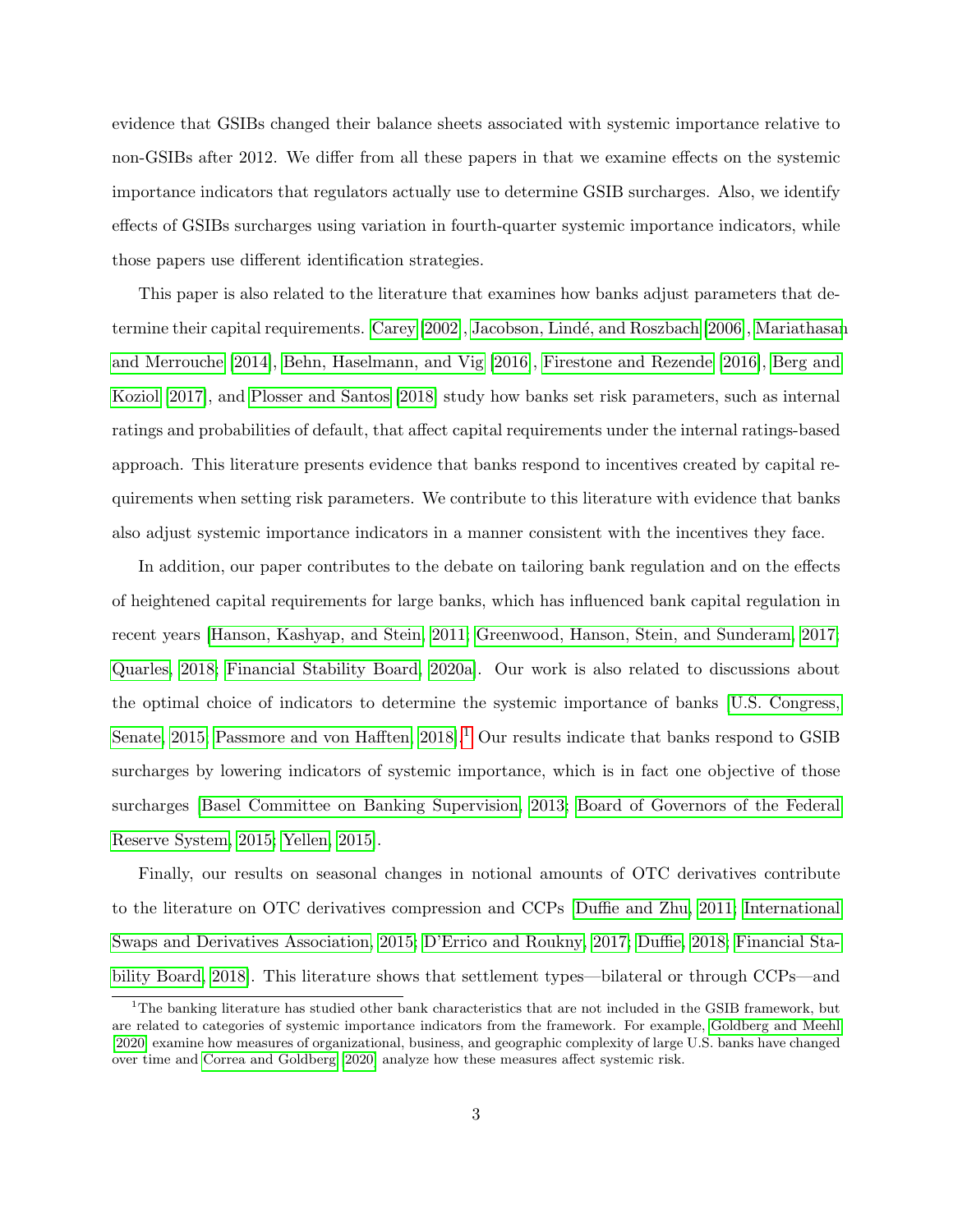characteristics of OTC derivative contracts are associated with differences in notional amounts of derivatives eliminated through compression. We contribute to this literature with evidence that compression affects bank capital requirements and that this effect varies with contract and settlement type.

This paper is organized as follows. Section [2](#page-4-0) describes GSIB surcharges and the adjustments banks can make to lower surcharges. Sections [3](#page-8-0) and [4](#page-12-0) discuss the data and the empirical strategy. Section [5](#page-14-0) presents the results. Section [6](#page-26-0) concludes.

### <span id="page-4-0"></span>2 Background

#### 2.1 GSIB Surcharges

In recent years, regulators have raised capital requirements on GSIBs to attenuate the risks that these banks pose to financial stability. In the United States, the Federal Reserve Board (FRB) adopted a rule in 2015 imposing risk-based capital surcharges on the largest and most interconnected U.S. bank holding companies (henceforth banks). This rule requires that a bank whose measure of systemic importance exceeds a certain threshold be identified as a GSIB and be subject to a risk-based capital surcharge. The GSIB surcharge was introduced on January 1, 2016, and became fully phased in on January 1, [2](#page-4-1)019.<sup>2</sup>

A bank is identified as a GSIB if its method 1 score exceeds 130. To calculate the method 1 score of a bank, the FRB uses 12 systemic importance indicators that belong to 5 categories of data: size (total exposures), interconnectedness (intra-financial system assets (IFSA), intra-financial system liabilities (IFSL), and securities outstanding), substitutability (payments activity, assets under custody, and underwritten transactions in debt and equity markets), complexity (notional amount

<span id="page-4-1"></span><sup>2</sup>The GSIB framework and the U.S. GSIB rule were introduced in publications from the Basel Committee on Banking Supervision and the FRB, respectively. [Basel Committee on Banking Supervision](#page-31-4) [\[2013,](#page-31-4) [2018\]](#page-31-6) describe the Committee's GSIB framework and includes an empirical analysis supporting the calibration of surcharges. [Basel](#page-31-7) [Committee on Banking Supervision](#page-31-7) [\[2014\]](#page-31-7) provides more details about how GSIB scores are calculated in that framework. [Federal Register](#page-33-8) [\[2015\]](#page-33-8) contains the U.S. GSIB rule, which adopts the Basel Committee's framework with some changes. [Board of Governors of the Federal Reserve System](#page-31-5) [\[2015\]](#page-31-5) discusses the rationale and the calibration of surcharges for U.S. banks. See also [Passmore and von Hafften](#page-34-5) [\[2018\]](#page-34-5), who argue that GSIB surcharges are too small because the framework "underestimates the probability of bank failure, wrongly disregards short-term funding, and excludes too many banks."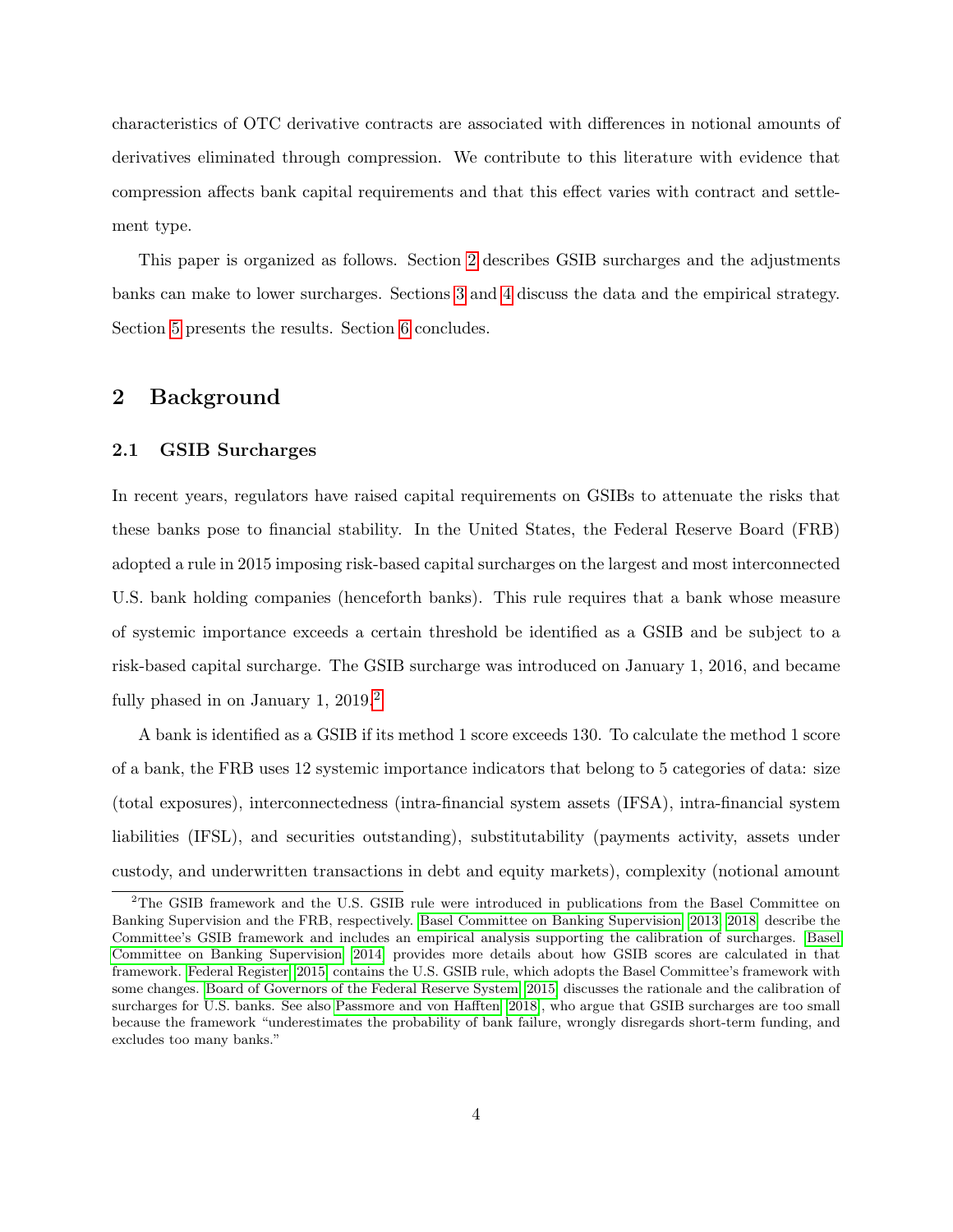of OTC derivative contracts, trading and available-for-sale (AFS) securities, and level 3 assets), and cross-jurisdictional activity (cross-jurisdictional claims and cross-jurisdictional liabilities).[3](#page-5-0) The method 1 score is a linear function of these indicators and each of these 5 categories receives a weight of 20 percent.

While the method 1 score follows closely the method established by the Basel Committee on Banking Supervision (BCBS), the U.S. rule also includes a method 2 score to determine surcharges. The method 2 score uses the same measures of size, interconnectedness, cross-jurisdictional activity, and complexity as method 1, but method 2 replaces the substitutability indicators with a measure of the bank's use of short-term wholesale funding (STWF); the method 2 score is also a linear combination of these indicators. The method 2 score does not determine whether a bank is a GSIB: As mentioned in this subsection, the GSIB status is determined by the method 1 score alone. A bank's GSIB surcharge is the higher of the method 1 and 2 surcharges, which are increasing functions of the method 1 and 2 scores, respectively.

The GSIB surcharge is the Common Equity Tier 1 (CET1), Tier 1, and total capital as a percentage of risk-weighted assets that a GSIB must hold in addition to the minimum Basel III requirements. Thus, a GSIB surcharge raises minimum requirements for GSIBs as follows:

<span id="page-5-1"></span>
$$
\frac{E_j}{RWA} = k_j + Surface(method \ 1 \ score, \ method \ 2 \ score), \tag{1}
$$

where  $E_j$  is the amount of capital of type  $j \in \{CET1, Tier 1, total capital\}$ , RWA stands for risk-weighted assets, and  $k_j$  is the Basel III minimum risk-weighted capital ratio j. Risk-weighted assets are the sum of bank assets multiplied by their respective risk weights. In equation [\(1\)](#page-5-1),  $Surcharge(.,.)$  does not vary with j, but it depends on a bank's method 1 and 2 scores.

The GSIB surcharge that a bank is subject to from January 1 to December 31 of year t must be calculated by December 31 of year  $t-1$  using data as of December 31 of year  $t-2$ . Also, after the initial GSIB surcharge of a BHC is in effect, if the fully phased-in surcharge of this BHC increases, the higher surcharge is applied only two years after the measurement of the systemic indicators. However, if the fully phased-in surcharge decreases, then it becomes effective in the next calendar

<span id="page-5-0"></span><sup>&</sup>lt;sup>3</sup>For this calculation, the value of the substitutability score is capped at 100.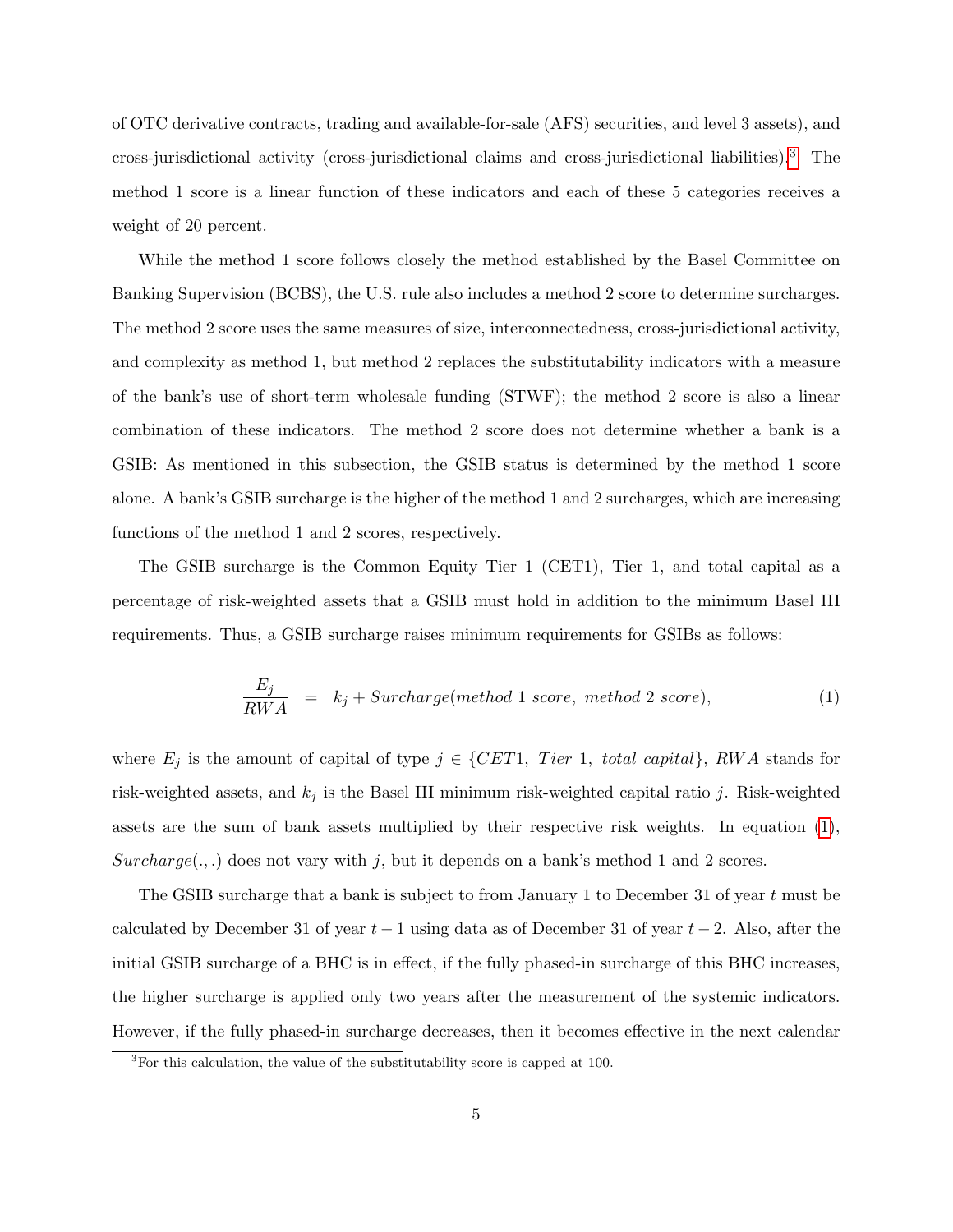year. In [Appendix A,](#page-27-0) we describe in detail how scores and surcharges are calculated.

#### 2.2 How Can Banks Reduce Systemic Importance Indicators?

GSIB surcharges motivate banks to lower their systemic importance indicators to reduce those surcharges. Banks cannot accurately set their scores and surcharges because these scores depend on market prices of securities and on exchange rates, which banks cannot fully control, but they can still adjust their balance sheets to lower surcharges. Banks may employ various strategies to lower indicators at year-end and, in this subsection, we describe the two strategies that have received attention from academics, regulators, and market analysts. We also discuss how these strategies affect indicators.

### <span id="page-6-0"></span>2.2.1 OTC Derivatives Compression

Banks may reduce the GSIB surcharges by compressing the notional amounts of their OTC derivative contracts. Notional amounts of derivative contracts are the dollar amounts of the underlying assets in those contracts. Compression is a netting operation in which counterparties substitute existing contracts with a new set of contracts that have approximately the minimum notional amounts necessary to keep each participants' net position unchanged.

Compression operations are generally performed by third-party vendors. Operations start with banks and other participants submitting contracts to the vendor. The vendor then matches contracts submitted by different participants and presents them with the contracts eligible for compression. Next, the vendor requests that participants agree on parameters and tolerances for compression and runs an algorithm that generates a new set of contracts (see, for example, [TriOptima](#page-34-7)  $[2020]$ ).

Banks use OTC derivatives compression to lower surcharges for three main reasons. First, notional amounts can be reduced while keeping net positions about unchanged. Second, the notional amount of OTC derivatives has a large weight on surcharges because it alone represents an entire systemic importance indicator. Third, compression is a quick operation: GSIBs can conduct it close to the end of the fourth quarter to reduce their year-end notional amounts and therefore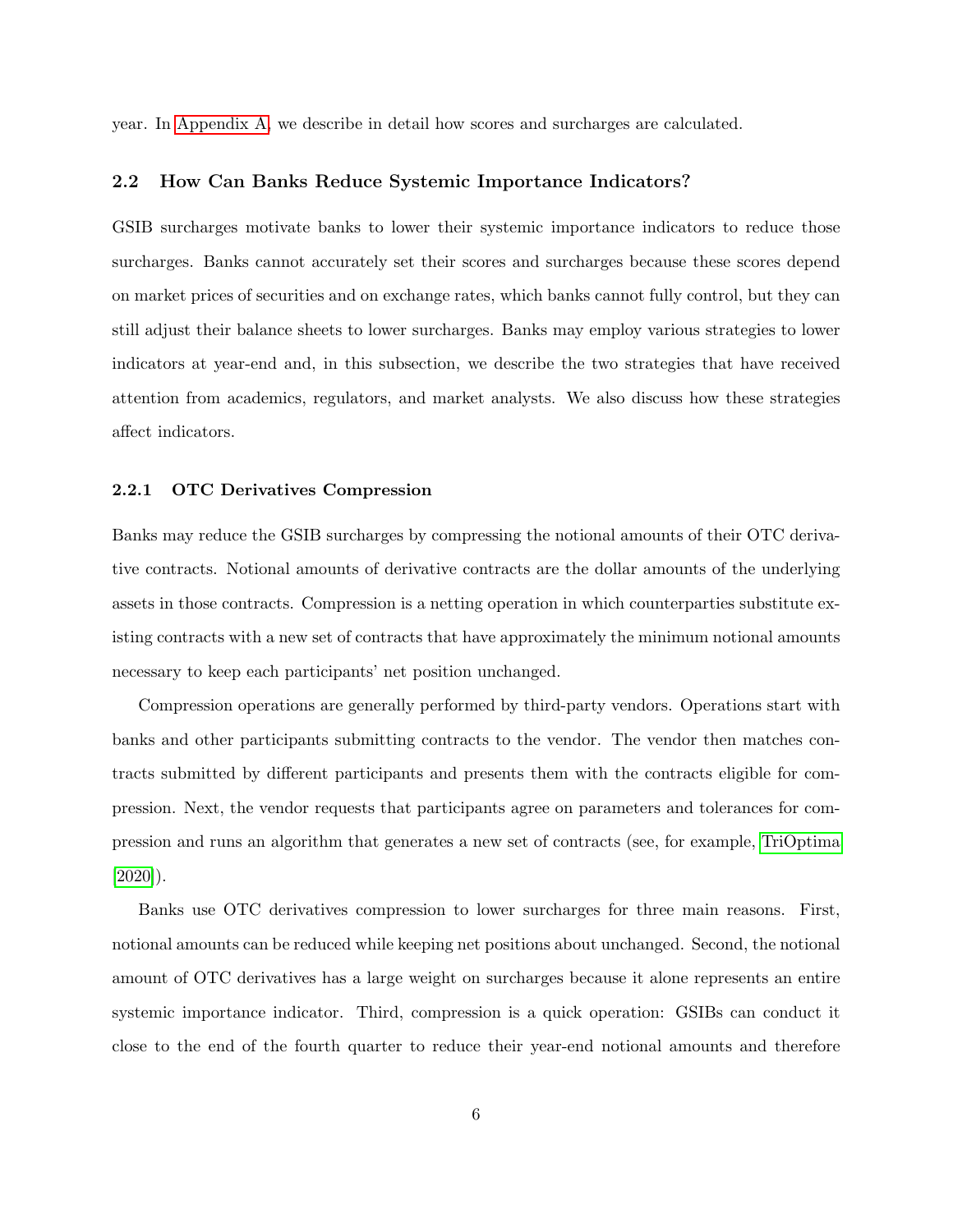lower their surcharges. Thus, OTC derivatives compression should lower the notional amount of OTC derivatives in the fourth quarter of each year after GSIB surcharges are introduced.[4](#page-7-0)

This seasonal variation helps us to distinguish the effects of GSIB surcharges on OTC derivatives from the effects of other regulatory changes. In response to an agreement from the Group of Twenty in 2009, member countries of the Financial Stability Board, including the United States, implemented regulatory reforms in the OTC derivatives markets. These reforms were aimed at improving trade reporting, increasing the range and share of centrally cleared derivatives, and raising margin and capital requirements for non-centrally cleared derivatives, among other changes [\[Financial Stability Board, 2020b\]](#page-33-9). However, the effects of these regulatory reforms should not vary over time in the same manner as the effects of GSIB surcharges.<sup>[5](#page-7-1)</sup> In particular, these reforms should not cause any seasonal variation in the notional amounts of OTC derivatives. Thus, lower notional amounts of OTC derivatives in the fourth quarter of each year after GSIB surcharges can be interpreted as evidence of the effects of GSIB surcharges instead of the effects of other regulatory changes.

### 2.2.2 Repo Termination

Banks may reduce their repo actvity to lower GSIB surcharges. Banks that engage in repo—or repostyle transactions—generally borrow short-term wholesale funds and lend those funds overnight in these transactions. Reducing repo activity can be attractive because these are overnight transactions, and thus can be quickly terminated at year-end and resumed shortly after [\[Covas and](#page-32-6) [Freedman, 2019\]](#page-32-6).

Repo termination may leave an imprint on four systemic importance indicators. Banks engage in repo transactions to a large extent by borrowing from and lending to other financial institutions. Thus, repo termination may lower IFSA and IFSL. Likewise, a material fraction of banks' counterparties in these operations are foreign institutions. Therefore, repo termination may also

<span id="page-7-0"></span><sup>4</sup>[D'Errico and Roukny](#page-32-3) [\[2017\]](#page-32-3) estimate that about three quarters of the notional amount of OTC derivatives in a sample of contracts from firms in the European Union can be eliminated with compression.

<span id="page-7-1"></span><sup>&</sup>lt;sup>5</sup>See [Financial Stability Board](#page-33-0) [\[2018\]](#page-33-0) for a discussion about the incentives created by these reforms to centrally clear OTC derivatives and their effects on the behavior of counterparties. Also, [Aramonte and Huang](#page-31-8) [\[2019\]](#page-31-8) examine those incentives and changes in the use of central clearing across types of OTC derivatives in recent years.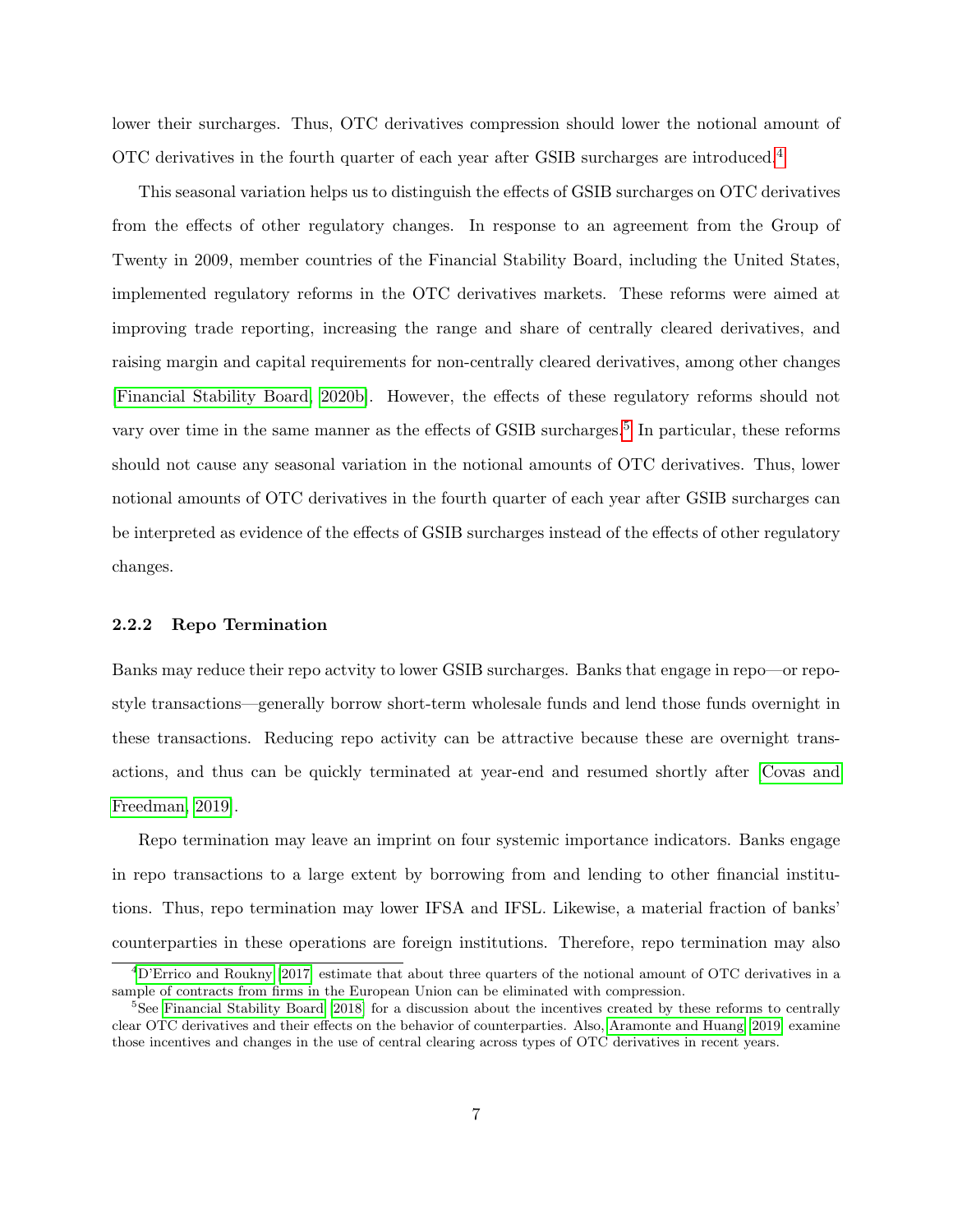reduce cross-jurisdictional claims and liabilities. However, unlike OTC derivatives, repos affect several systemic importance indicators in the GSIB framework, implying that the effects of repo termination on systemic importance indicators may not be as clear as the effects of OTC derivatives compression.

### <span id="page-8-0"></span>3 Data

Bank-level data come from two datasets. Systemic importance indicators used to calculate GSIB scores come from the Banking Organization Systemic Risk Reports  $(FR Y-15)<sup>6</sup>$  $(FR Y-15)<sup>6</sup>$  $(FR Y-15)<sup>6</sup>$  All banks with total consolidated assets above a certain threshold must report FR Y-15 data and are thus included in the sample.[7](#page-8-2) The FR Y-15 data in this paper range from the fourth quarter of 2013 to the second quarter of 2020. These data were collected annually in the fourth quarter of 2013 to 2015 and became quarterly in the second quarter of 2016. The STWF indicator is available for GSIBs starting in the fourth quarter of 2016, and for non-GSIBs beginning in either the fourth quarter of 2017 or the second quarter of 201[8](#page-8-3), depending on the bank's size.<sup>8</sup> The method 2 score also starts on those dates for the respective banks because it is a function of the STWF indicator. We restrict our sample to domestic banks that reported FR Y-15 data in all quarters of our sample period.

Table [1](#page-9-0) summarizes these data and shows some differences between GSIBs and non-GSIBs. On average, GSIBs have higher dollar amounts than non-GSIBs for all systemic importance indicators. GSIBs are, in general, much larger than non-GSIBs, with a mean size of \$177 billion, compared

<span id="page-8-1"></span> ${}^{6}$ The FRB introduced the FR Y-15 in 2012 to calculate GSIB surcharges, to monitor the systemic risk profile of BHCs subject to enhanced prudential standards under section 165 of the Dodd-Frank Act, to identify other institutions that may present systemic risk, and to analyze the systemic risk implications of proposed mergers and acquisitions.

<span id="page-8-2"></span><sup>7</sup>The assets threshold was \$50 billion at the start of the sample period and the Economic Growth, Regulatory Relief, and Consumer Protection Act of 2018 increased this threshold to \$100 billion in the second quarter of 2018. Since the start of the sample period, 8 U.S. banks were GSIBs: Bank of America, Bank of New York Mellon, Citigroup, Goldman Sachs, JP Morgan Chase, Morgan Stanley, State Street, and Wells Fargo. The 19 non-GSIB banks in the sample are Ally, American Express, BBVA Compass, BMO Financial, Capital One, Citizens Bank, Discover, Fifth Third, HSBC, Huntington Bank, Keycorp, M&T Bank, MUFG, Northern Trust, PNC, Regions Financial, Santander, Truist, and US Bank. BB&T acquired SunTrust in December 2019 and changed its name to Truist. In our empirical analysis, we assume BB&T and Truist are the same bank.

<span id="page-8-3"></span><sup>8</sup>The asset thresholds for the collection of STWF data are as follows: assets greater than \$700 billion, assets between \$250 billion and \$700 billion, and assets between \$50 billion and \$250 billion, where banks in each threshold are subject, respectively, to the aforementioned reporting dates. For a complete description of STWF reporting thresholds, see Schedule G of the FR Y-15 reporting instructions [\[Board of Governors of the Federal Reserve System,](#page-32-7) [2019\]](#page-32-7).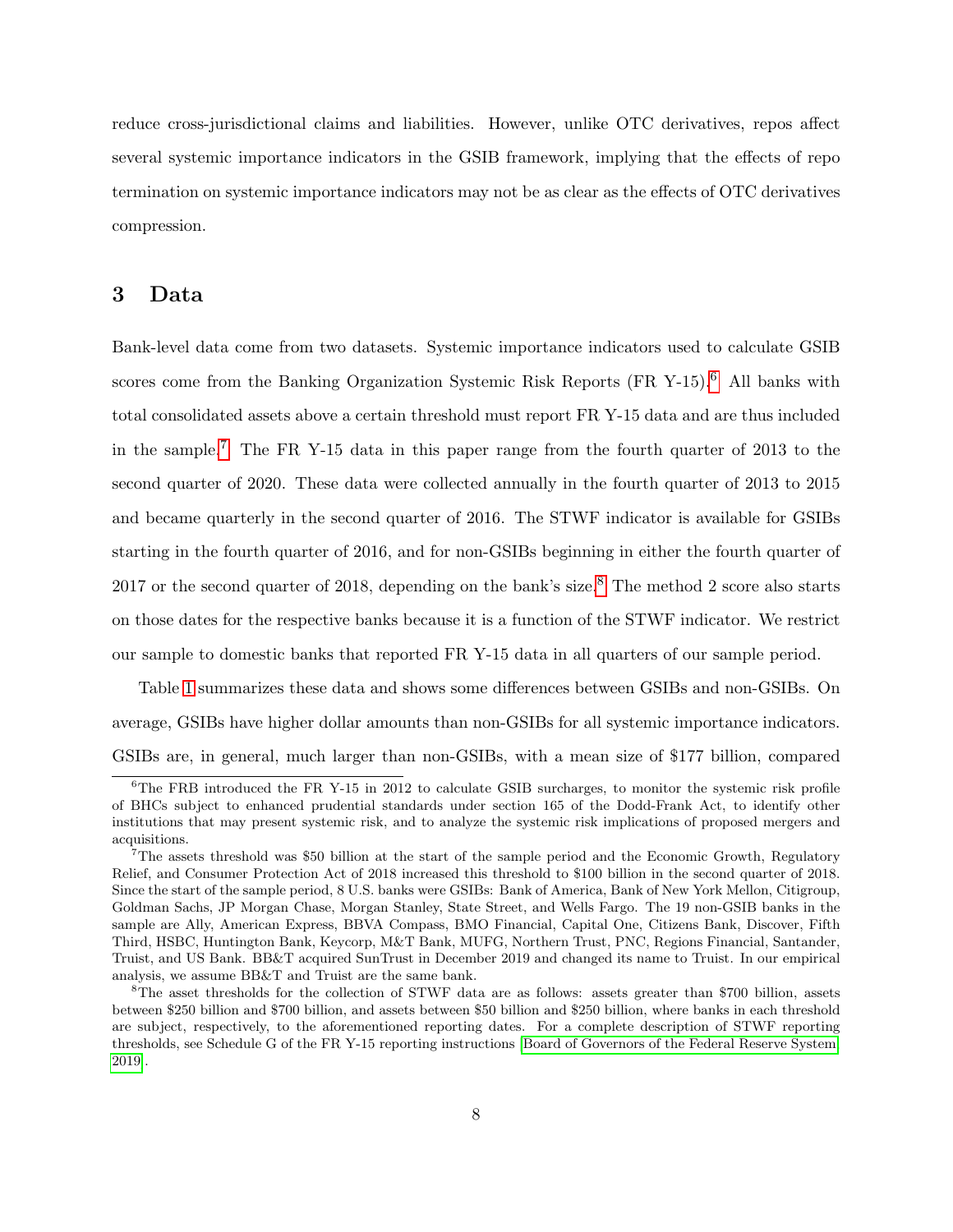| Variable                         | Obs. | <b>Banks</b> | Mean     | Std. Dev. | Min.   | Max.     |
|----------------------------------|------|--------------|----------|-----------|--------|----------|
| Panel 1. GSIBs                   |      |              |          |           |        |          |
| <b>Size</b>                      | 160  | 8            | 176.95   | 108.70    | 24.40  | 390.20   |
| <b>IFSA</b>                      | 160  | $8\,$        | 19.59    | 9.76      | 2.77   | 46.14    |
| <b>IFSL</b>                      | 160  | $8\,$        | 20.31    | 12.18     | 3.68   | 57.08    |
| Secs. outstanding                | 160  | $8\,$        | 38.87    | 21.30     | 3.87   | 83.69    |
| Payments activity                | 160  | $8\,$        | 11424.30 | 9755.61   | 958.48 | 36134.68 |
| Assets                           | 160  | $8\,$        | 1186.78  | 1051.66   | 11.32  | 2977.82  |
| Underwritten transactions        | 160  | $8\,$        | 29.07    | 18.92     | 0.00   | 64.74    |
| OTC derivatives                  | 160  | $8\,$        | 2721.76  | 1964.69   | 82.31  | 6800.37  |
| Trading and AFS securities       | 160  | 8            | 13.56    | 8.18      | 1.39   | 44.63    |
| Level 3 assets                   | 160  | $8\,$        | 1.60     | 1.17      | 0.00   | 6.93     |
| Cross-jurisdictional claims      | 160  | 8            | 39.07    | $27.96\,$ | 4.74   | 102.45   |
| Cross-jurisdictional liabilities | 160  | $8\,$        | 36.69    | 26.15     | 7.39   | 105.59   |
| Short-term wholesale funding     | 120  | 8            | 40.64    | 20.28     | 14.23  | 87.69    |
| Method 1 score                   | 144  | $8\,$        | 273.00   | 108.00    | 138.00 | 505.00   |
| Method 1 surcharge               | 144  | 8            | 1.51     | 0.53      | 1.00   | 2.50     |
| Method 2 score                   | 88   | 8            | 481.00   | 172.00    | 185.00 | 804.00   |
| Method 2 surcharge               | 88   | 8            | 2.51     | 0.88      | 1.00   | 4.00     |
| Panel 2. Non-GSIBs               |      |              |          |           |        |          |
| Size                             | 380  | 19           | 22.44    | 13.35     | 6.46   | 66.41    |
| <b>IFSA</b>                      | 380  | 19           | 1.35     | 1.47      | 0.05   | 7.54     |
| <b>IFSL</b>                      | 380  | 19           | 1.05     | 1.08      | 0.00   | 6.57     |
| Secs. outstanding                | 380  | 19           | 6.10     | 4.32      | 0.14   | 17.45    |
| Payments activity                | 380  | 19           | 442.16   | 1001.52   | 1.89   | 4931.87  |
| Assets                           | 380  | 19           | 54.17    | 171.30    | 0.00   | 929.06   |
| Underwritten transactions        | 380  | $19\,$       | 1.24     | 1.75      | 0.00   | 7.65     |
| OTC derivatives                  | 380  | 19           | 49.39    | 158.85    | 0.76   | 846.46   |
| Trading and AFS securities       | 380  | 19           | 0.67     | 0.63      | 0.01   | 4.36     |
| Level 3 assets                   | 380  | 19           | 0.13     | 0.19      | 0.00   | 1.06     |
| Cross-jurisdictional claims      | 380  | 19           | 0.92     | 1.38      | 0.00   | 6.77     |
| Cross-jurisdictional liabilities | 380  | 19           | 0.78     | 1.66      | 0.00   | 8.44     |
| Short-term wholesale funding     | 183  | 19           | 13.29    | 12.40     | 1.95   | 54.31    |
| Method 1 score                   | 342  | 19           | 18.00    | 15.00     | 4.00   | 62.00    |
| Method 1 surcharge               | 342  | 19           | 0.00     | 0.00      | 0.00   | 0.00     |
| Method 2 score                   | 183  | 19           | 74.00    | 50.00     | 19.00  | 227.00   |
| Method 2 surcharge               | 183  | 19           | 0.12     | 0.33      | 0.00   | 1.00     |

<span id="page-9-0"></span>Table 1: Summary Statistics of Systemic Importance Indicators and Scores

NOTE: All variables except scores and surcharges are measured in billions of dollars. Method 1 and 2 scores are measured in basis points and surcharges and the STWF ratio are measured in percentage points. The data are annual (collected in the fourth quarter) from 2013 to 2015 and quarterly from the second quarter of 2016 to the second quarter of 2020.

Source: Banking Organization Systemic Risk Report FR Y-15.

to \$22.4 billion for non-GSIBs. However, some non-GSIBs have systemic importance indicator amounts that exceed those of some GSIBs. In fact, all systemic importance indicators of GSIBs and non-GSIBs overlap,<sup>[9](#page-9-1)</sup> which suggests that non-GSIBs are a valid control group for GSIBs to

<span id="page-9-1"></span><sup>9</sup>For instance, non-GSIBs PNC and US Bank have average size indicator values of \$45.4 billion and \$56.9 billion,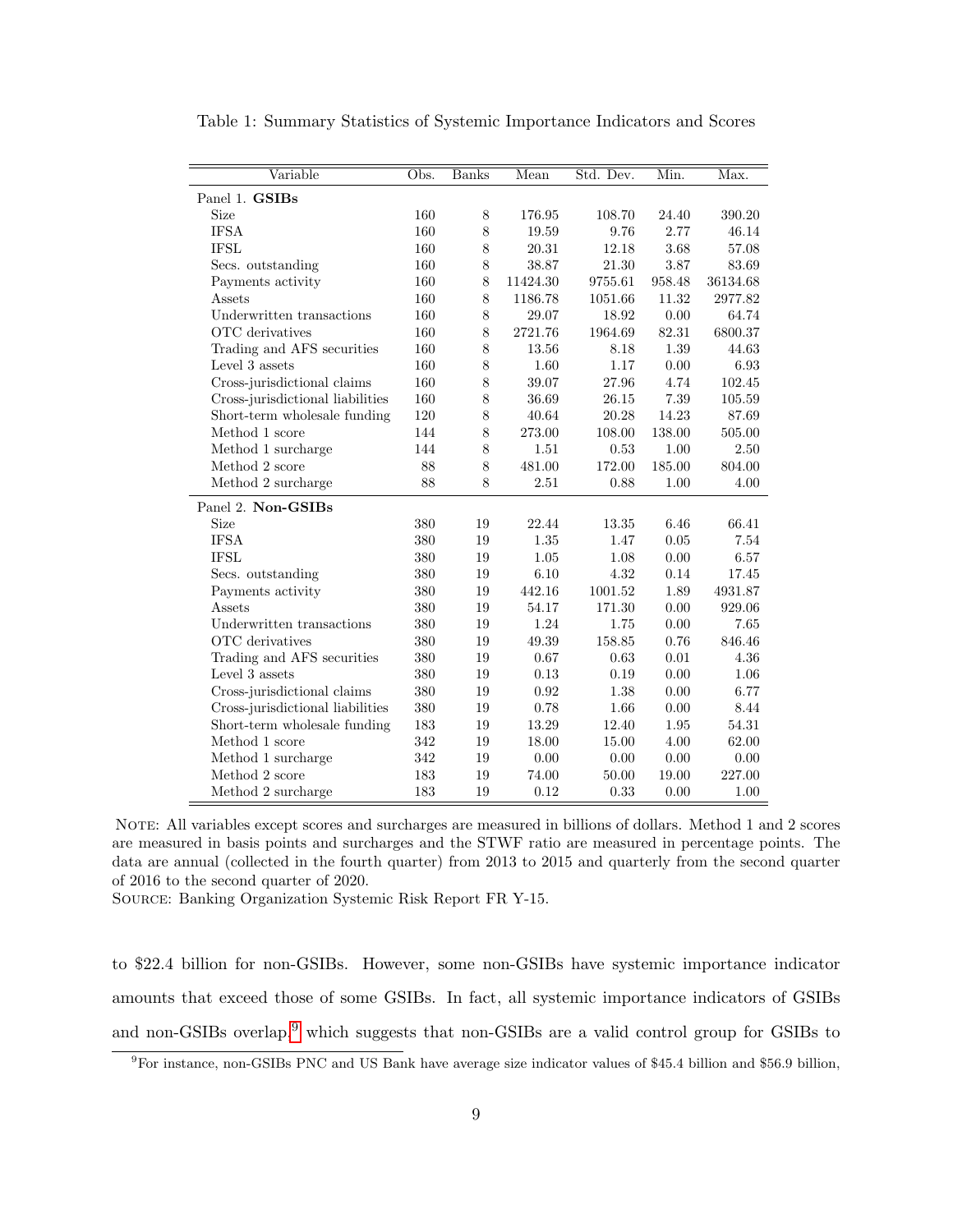<span id="page-10-0"></span>examine the effects of surcharges on banks' behavior.



Figure 1: Method 1 GSIB Scores, by GSIB status

NOTE: Each observation in this figure is the mean across GSIBs and non-GSIBs of each bank's method 1 score at each date normalized by the value the bank reported in the fourth quarter of 2013—the date of the first observation. The data are annual (collected in the fourth quarter) from 2013 to 2015 and quarterly from the second quarter of 2016 to the fourth quarter of 2019.

Source: Banking Organization Systemic Risk Report FR Y-15.

Method 1 and 2 scores vary over time and between GSIBs and non-GSIBs in a manner consistent with the main hypothesis of our paper. Figure [1](#page-10-0) shows method 1 scores of GSIBs and non-GSIBs from 2013 to 2019, which indicate that GSIBs lower their scores in the fourth quarter more than non-GSIBs.<sup>[10](#page-10-1)</sup> Since 2016, when the data became quarterly, the mean fourth-quarter score of GSIBs has stayed below the mean third-quarter score, but this fact doesn't hold for non-GSIBs.

Figure [2](#page-11-0) shows method 2 scores from 2016 to 2020, which also suggest that GSIBs lower their scores materially in the fourth quarter of each year.<sup>[11](#page-10-2)</sup> Notably, Figure [1](#page-10-0) shows that non-GSIBs'

respectively, which are greater than the \$26 billion value of State Street, a GSIB. The GSIBs BNY Mellon and State Street each have average OTC derivative amounts of \$99.4 billion and \$162.3 billion, respectively, which are lower than the non-GSIB with the greatest amount of these holdings, HSBC, which has an average of \$712.8 billion in OTC derivatives over the sample period.

<span id="page-10-1"></span> $10$ Even though systemic importance indicators are available from 2013 to 2020, method 1 scores range from 2013 to 2019. Method 1 scores are not available for 2020 because they depend on the GSIB denominators for 2020, which the Basel Committee on Banking Supervision will publish on November 2021.

<span id="page-10-2"></span><sup>&</sup>lt;sup>11</sup>Method 2 scores from GSIBs start in the fourth quarter of 2016 because this is the first quarter when GSIBs had to report STWF data, which are necessary to calculate method 2 scores. Also, method 2 scores from non-GSIBs start in the second quarter of 2018 because this is the first quarter when all non-GSIBs had to report STWF data.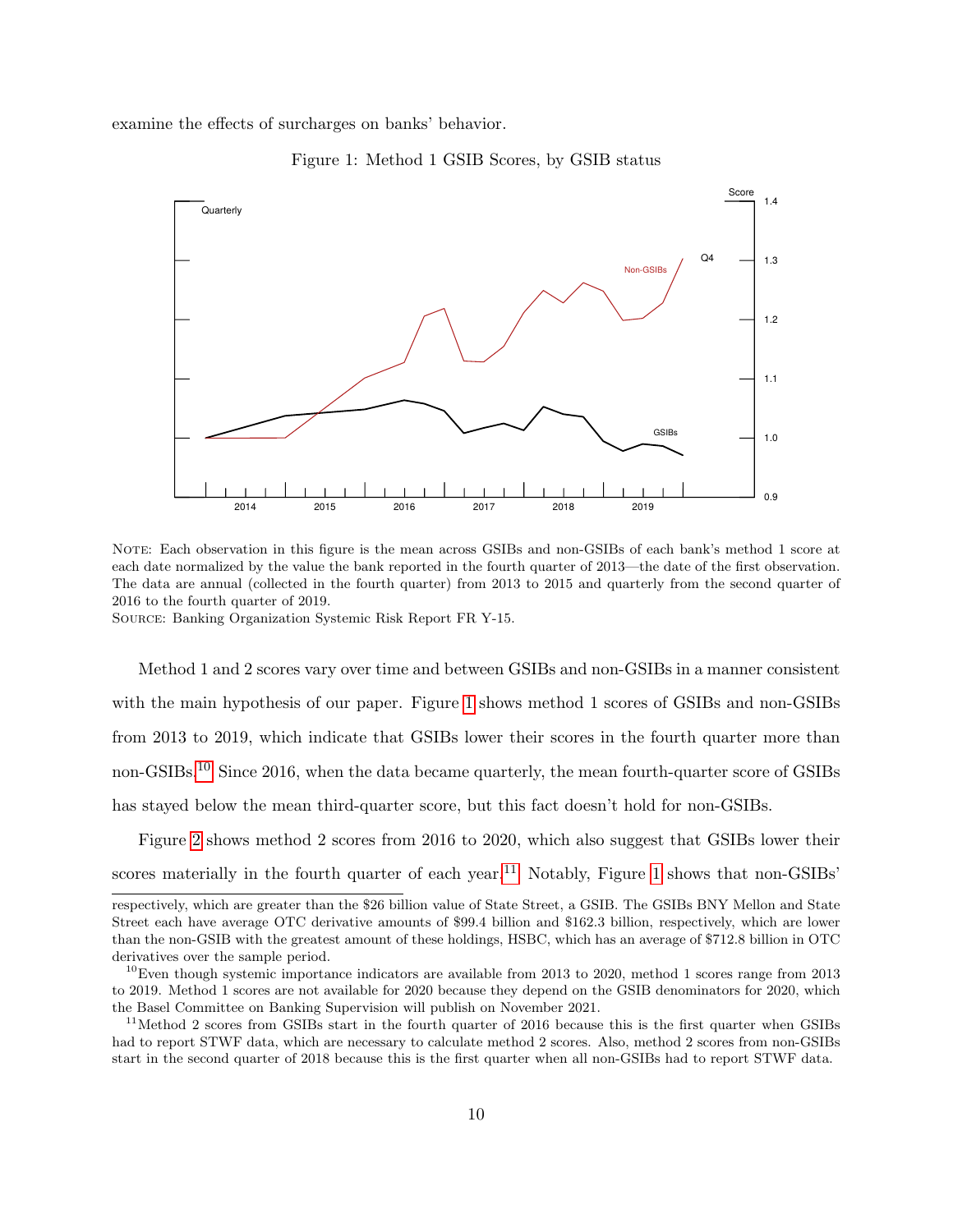

<span id="page-11-0"></span>

NOTE: Each observation in this figure is the mean across GSIBs and non-GSIBs of each bank's method 2 score at each date normalized by the value the bank reported in the second quarter of 2018—the first quarter when all banks were required to report STWF data. The data are quarterly and range from the fourth quarter of 2016 to the second quarter of 2020.

Source: Banking Organization Systemic Risk Report FR Y-15.

method 1 scores had a steeper slope than GSIBs', while Figure [2](#page-11-0) shows similar slopes for method 2 scores. This difference in slopes can explained to a large extent by the 25-percent decrease in the amount of STWF by non-GSIBs over the sample period because the STWF ratio affects the method 2 score but not the method 1 score.

We also use quarterly data on BHC characteristics collected from the Consolidated Financial Statements for Holding Companies (FR Y-9C). Based on these filings, we use (or construct) data on total assets, total capital ratio, tier-1 capital ratio, leverage ratio, return on assets, return on equity, net interest margin, delinquency rate, and charge off rate. Table [2](#page-12-1) summarizes these data for GSIBs and non-GSIBs.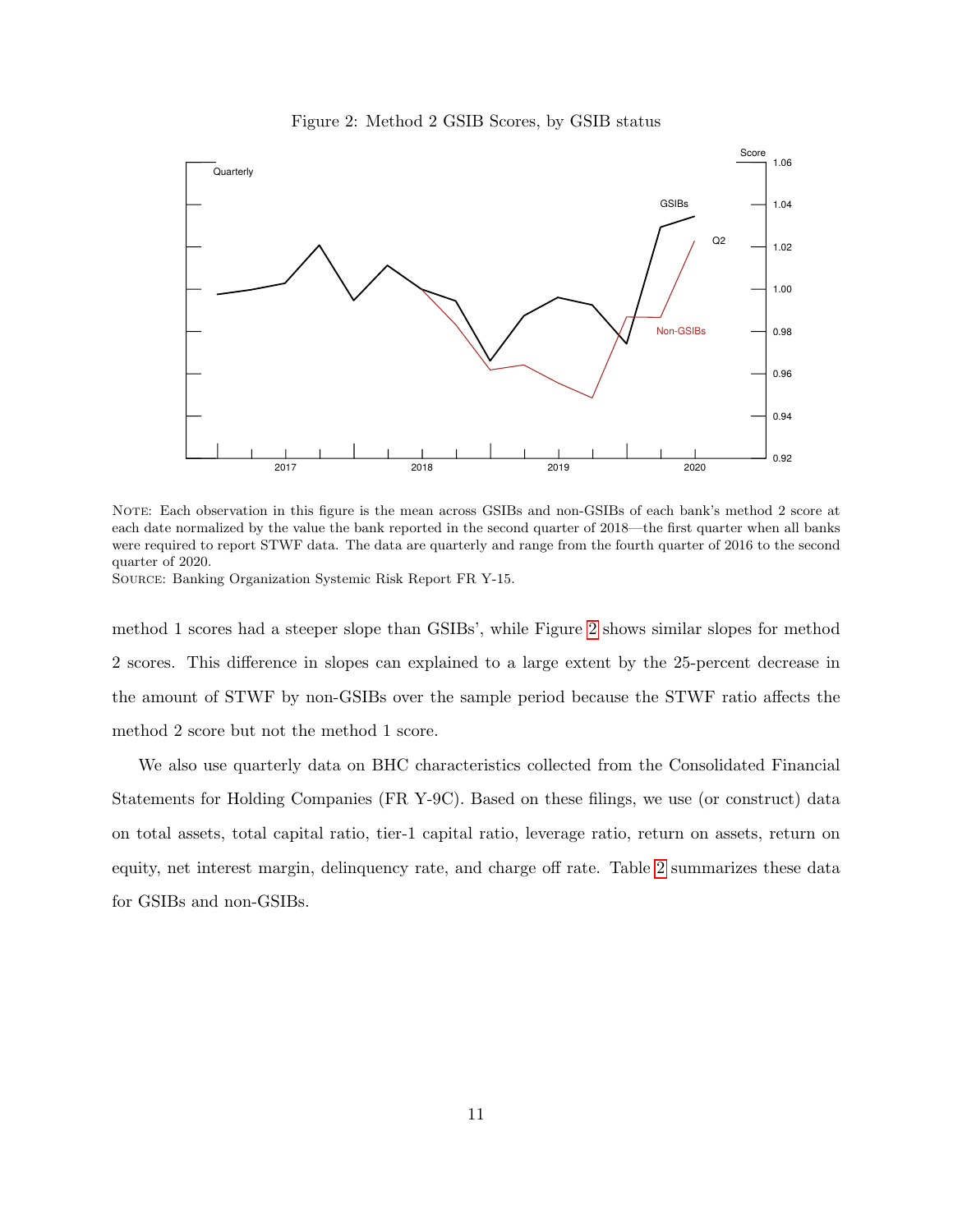<span id="page-12-1"></span>

| Variable             | Obs. | Banks | Mean   | Std. Dev. | Min.     | Max.   |
|----------------------|------|-------|--------|-----------|----------|--------|
| Panel 1. GSIBs       |      |       |        |           |          |        |
| Total assets         | 160  | 8     | 139.81 | 85.74     | 22.83    | 321.31 |
| Total capital ratio  | 160  | 8     | 16.31  | 2.24      | 11.73    | 22.93  |
| Tier 1 capital ratio | 160  | 8     | 14.27  | 1.87      | 11.28    | 19.90  |
| Leverage ratio       | 160  | 8     | 8.11   | 1.03      | 5.44     | 10.34  |
| ROA                  | 160  | 8     | 0.22   | 0.13      | $-1.03$  | 0.38   |
| ROE                  | 160  | 8     | 2.17   | 1.30      | $-9.41$  | 3.69   |
| <b>NIMs</b>          | 160  | 8     | 0.43   | 0.22      | 0.06     | 0.81   |
| Delinquency rate     | 160  | 8     | 2.23   | 1.79      | 0.00     | 10.39  |
| Charge-off rate      | 160  | 8     | 0.09   | 0.10      | $-0.03$  | 0.46   |
| Panel 2. Non-GSIBs   |      |       |        |           |          |        |
| Total assets         | 380  | 19    | 19.09  | 10.87     | 5.95     | 54.67  |
| Total capital ratio  | 380  | 19    | 14.74  | 2.26      | 11.75    | 26.65  |
| Tier 1 capital ratio | 380  | 19    | 12.49  | 1.90      | 10.09    | 21.98  |
| Leverage ratio       | 380  | 19    | 9.91   | 1.27      | 6.83     | 14.73  |
| <b>ROA</b>           | 380  | 19    | 0.24   | 0.29      | $-2.37$  | 1.26   |
| ROE                  | 380  | 19    | 2.07   | 2.49      | $-19.75$ | 9.74   |
| <b>NIMs</b>          | 380  | 19    | 0.88   | 0.47      | 0.19     | 2.36   |
| Delinquency rate     | 380  | 19    | 2.09   | 1.27      | 0.47     | 8.36   |
| Charge-off rate      | 380  | 19    | 0.20   | 0.24      | $-0.02$  | 1.04   |

<span id="page-12-4"></span>Table 2: Summary Statistics of Bank Characteristics

Note: Units are in billions of \$'s

Source: Consolidated Financial Statements for Holding Companies FR Y-9C

NOTE: All variables are measured in percentage points, except total assets, which is measured in billions of dollars. The data are annual (collected in the fourth quarter) from 2013 to 2015 and quarterly from the second quarter of 2016 to the second quarter of 2020.

Source: Consolidated Financial Statements for Holding Companies FR Y-9C.

# <span id="page-12-0"></span>4 Empirical Strategy

To analyze seasonal differences between scores and indicators of GSIBs and non-GSIBs, we first estimate the following equation:

<span id="page-12-3"></span>
$$
Y_{it} = \gamma GSIB_i \times Post_t + \delta GSIB_i \times t + \sum_{s=2}^{4} \beta_s GSIB_i \times \mathbb{1}\{s = q(t)\} + \Psi X_{it} + \nu_i + \varphi_t + \varepsilon_{it}(2)
$$

where  $Y_{it}$  is a score or a systemic importance indicator of bank i at time t.  $GSIB_i$  is a dummy variable equal to one if bank i is a GSIB and zero otherwise.<sup>[12](#page-12-2)</sup>  $Post<sub>t</sub>$  is the indicator of whether

<span id="page-12-2"></span> $12$ The list of banks that met the criteria to be subject to the GSIB surcharge did not change during the sample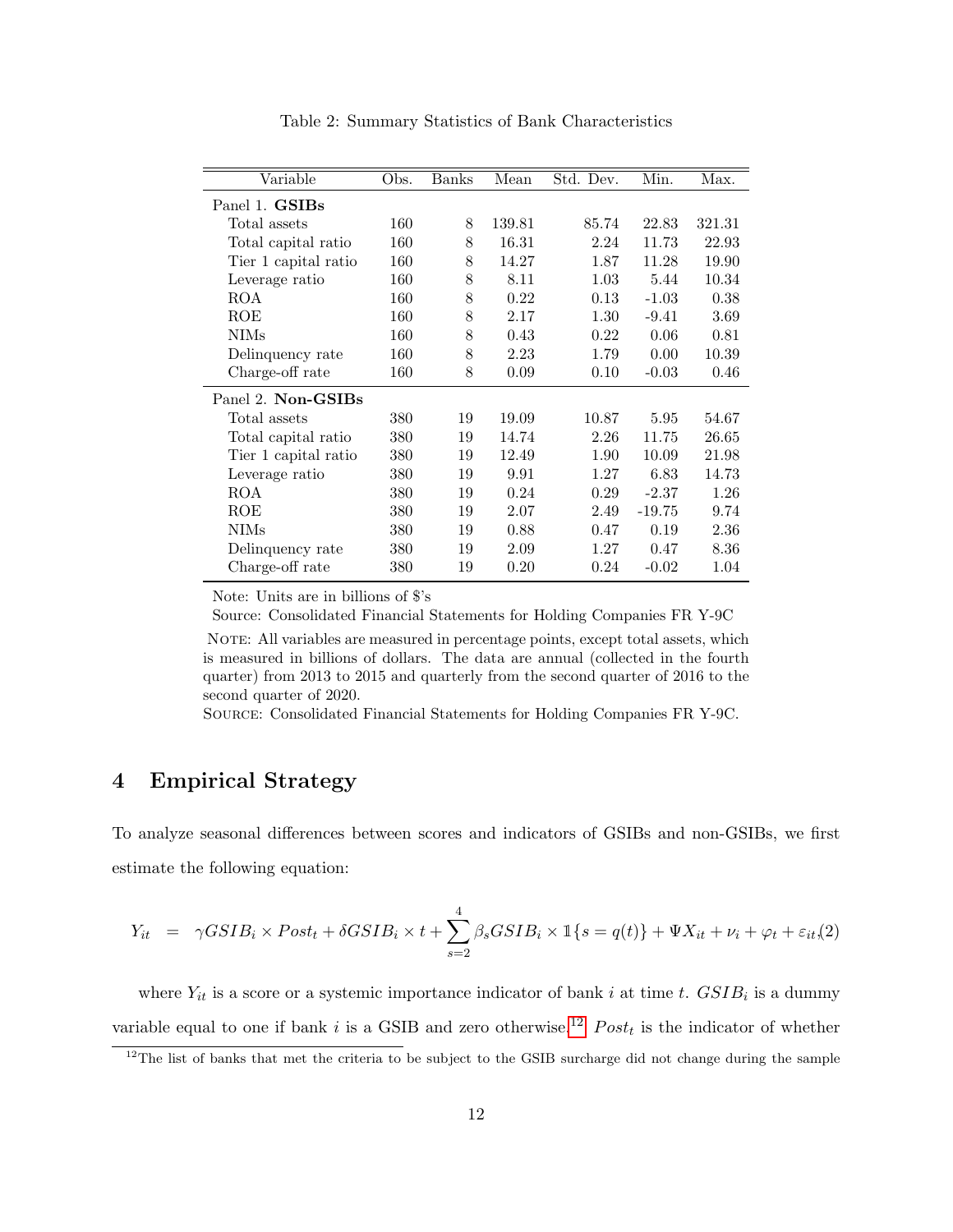the GSIB rule has already been introduced, that is, it is equal to zero for every  $t$  up to year 2014 and equal to one from 2015 on. The interaction term  $\gamma GSIB_i \times Post_t$  measures an immediate and permanent change in systemic importance of GSIBs relative to non-GSIBs after the introduction of the GSIB surcharge. However, our empirical strategy does not rely on hypotheses about  $\gamma$  because the FR Y-15 data has a short pre-treatment time series—these data start only in 2013 and become quarterly only in 2016—which suggests that the differences-in-differences parameter  $\gamma$  may not be accurately estimated.

We allow GSIBs to follow a different time trend than non-GSIBs. Figures [1](#page-10-0) show that method 1 scores of GSIBs and non-GSIBs have followed different trends, which indicates that a specification that accommodates this difference may provide better estimates of the effects of surcharges than a specification that does not. For this purpose, we add the term  $\delta GSIB_i \times t$  to equation [\(2\)](#page-12-3), where  $\delta$  is a parameter to be estimated.  $X_{it}$  is a vector of bank characteristics that vary over time and contains measures of bank capitalization (total capital ratio, tier-1 capital ratio, and leverage ratio), profitability (return on assets, return on equity, net interest margin), and loan performance (delinquency rate and charge off rate).  $\Psi$  is a vector of parameters.  $\nu_i$  and  $\varphi_t$  are bank and time fixed effects, respectively.  $\varepsilon_{it}$  is a bank- and time-specific unobservable error that has independent normal distribution with a mean of zero and variance of  $\sigma_{\varepsilon}^2$ .

Equation [\(2\)](#page-12-3) also includes the terms  $\sum_{s=2}^{4} \beta_s G S I B_i \times \mathbb{1}\{s = q(t)\}\,$ , in which  $\beta_s$ , with  $s \in \{2, 3, 4\}$ are parameters to be estimated,  $1\{\cdot\}$  is the indicator function, and  $q(t) \in \{2,3,4\}$  is the quarter of time t. Thus,  $GSIB_i \times \mathbb{1}\{s = q(t)\}\$  are interaction terms of the GSIB indicator with second-, third-, and fourth-quarter indicators, which leaves the first quarter as the reference case. These terms allow GSIBs' scores and systemic importance indicators to vary systematically across quarters relative to non-GSIBs'. In particular, they allow us to examine whether GSIBs lower their scores and indicators relative to non-GSIBs in the fourth quarter of each year. Because surcharges are determined by scores measured in the fourth quarter, GSIBs have a stronger incentive to lower their scores and indicators in those quarters. Based on this reasoning, we test the following hypothesis:

### <span id="page-13-0"></span>**Hypothesis 1**  $\beta_4 < 0$ .

period. As a result, the GSIB status is fixed at the bank level throughout the sample period and the variable  $GSIB_i$ does not need a subscript  $t$ .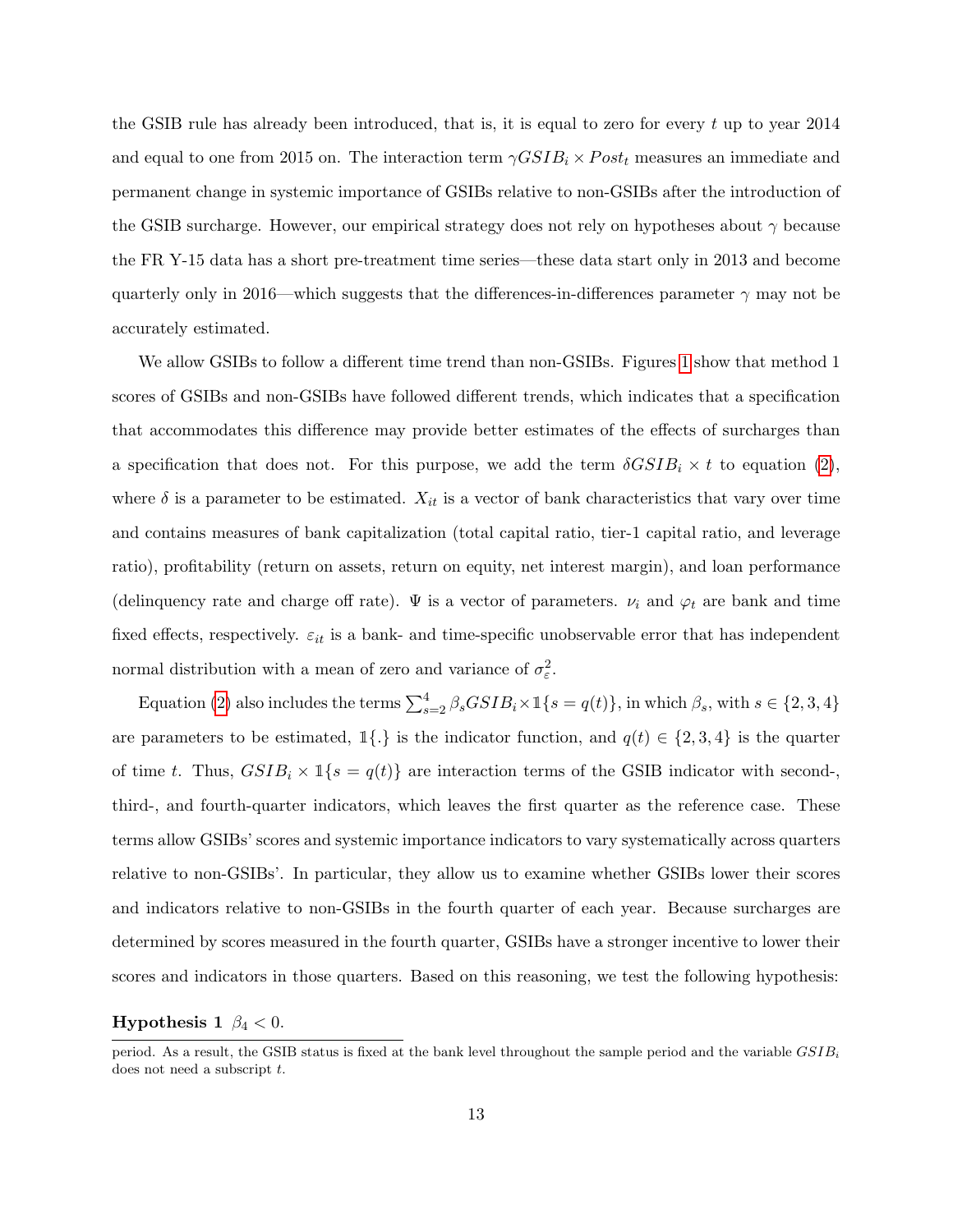All else equal, banks should have a stronger incentive to lower systemic importance indicators that affect method 2 scores than indicators that affect only method 1 score. Even though the method 1 score alone determines whether a bank is a GSIB, the method 2 surcharge has always been higher than or equal to the method 1 surcharge for all GSIBs, implying that the method 2 score has determined the surcharge that GSIBs are actually subject to. Thus, we also test

**Hypothesis 2**  $\beta_4$  should be higher (that is, closer to zero) when the dependent variable is a systemic importance indicator that affects only the method 1 score (payments activity, assets under custody, and underwritten transactions in debt and equity markets) than when the dependent variable is an indicator that affects the method 2 score (all other indicators).

Moreover, all else equal banks should incur higher costs when adjusting indicators measured as an average over the quarter and over the year as opposed to indicators measured at year-end because the latter would require banks to lower indicators for a shorter period of time.

<span id="page-14-1"></span>**Hypothesis 3**  $\beta_4$  should be higher (that is, closer to zero) when the dependent variable is a systemic importance indicator measured as an average over the quarter (total exposures) and over the year (STWF ratio) compared with indicators measured at the end of the year (all other indicators).

### <span id="page-14-0"></span>5 Results

#### <span id="page-14-2"></span>5.1 Baseline Results

We first test Hypothesis [1.](#page-13-0) Table [3](#page-16-0) shows coefficient estimates of equation [\(2\)](#page-12-3) using the natural logarithm of a bank's systemic importance score as the dependent variable. Columns 1 to 6 and columns 7 to 12 show estimates using the method 1 and 2 score as the dependent variable, respectively. When the method 1 score is the dependent variable, the equation includes the term  $\gamma GSIB_i \times Post_t$ , but the estimate of  $\gamma$  is never statistically significant. When the method 2 score is the dependent variable, the equation does not include this term because the STWF data needed to calculate this score are not available before 2016. Estimates of  $\delta$  are always negative, but are statistically significant only when we use the method 1 score as the dependent variable. These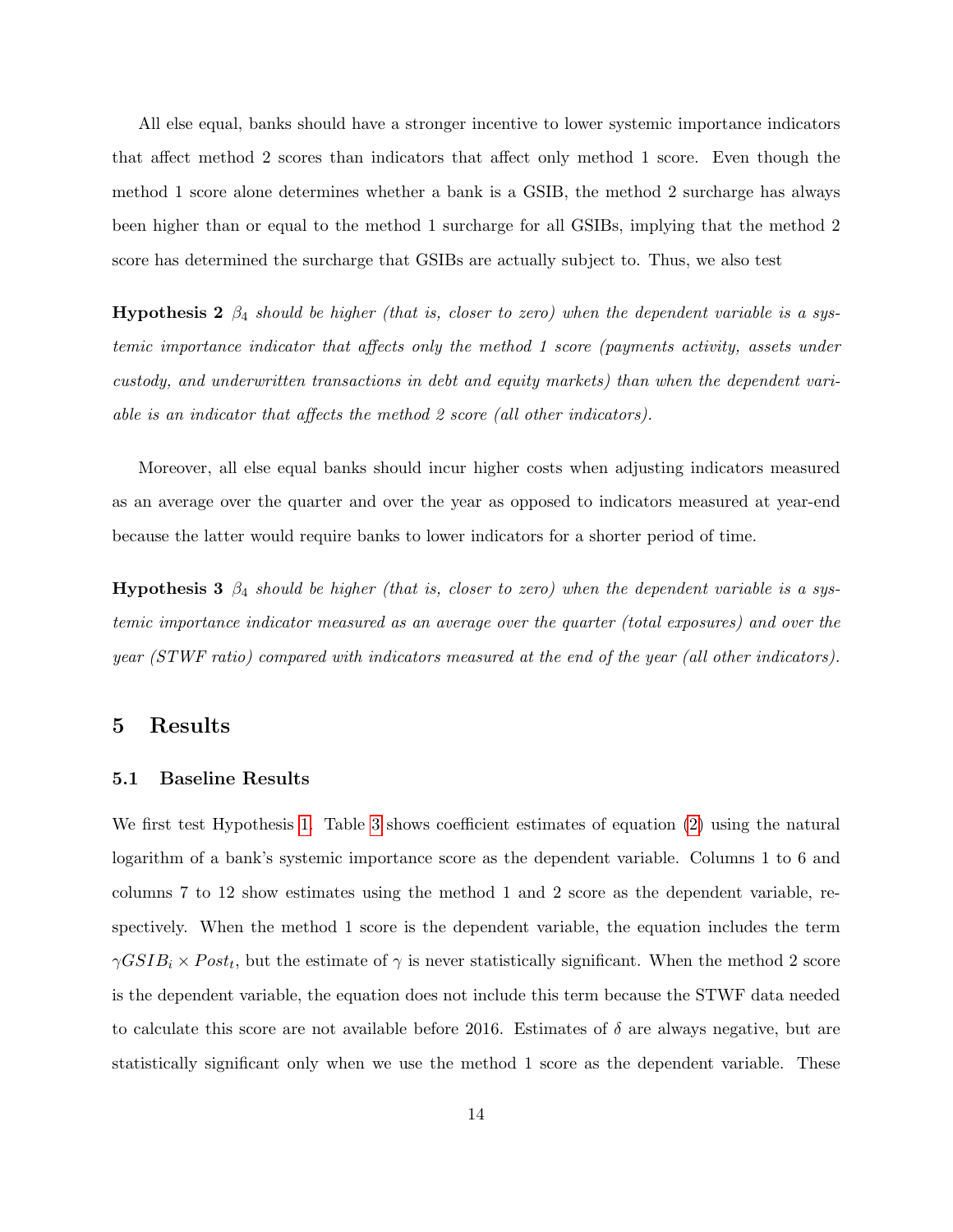estimates of  $\delta$  indicate that the gap between the average method 1 scores of GSIBs and non-GSIBs has narrowed over time.

In column 1, the specification does not include interaction terms between the GSIB indicator and quarter dummy variables. In columns 2 to 5, we add interaction terms between the GSIB indicator and first- to fourth-quarter dummy variables, respectively. Across these four columns,  $\beta_s$  is larger in absolute terms and statistically significant in column 5— $\beta_4$  is equal to -0.028 supporting Hypothesis [1.](#page-13-0) In column 6, we include interaction terms between the GSIB indicator and second- to fourth-quarter dummy variables, leaving the first quarter as the reference case. The estimate of  $\beta_4$  remains about unchanged at -0.025 and significant, implying that method 1 scores of GSIBs drop about 3 percent compared with scores from non-GSIBs in the fourth quarter of each year.

Columns 7 to 12 repeat the specifications from the first 6 columns using the method 2 score as the dependent variable and confirm the evidence based on the method 1 score, which provides further support to Hypothesis 1. In columns 7 to 12, the estimate of  $\beta_4$  is always negative and statistically significant, while estimates of  $\beta_1$ ,  $\beta_2$ , and  $\beta_3$  are never significant. The estimates of  $\beta_4$ in columns 11 and 12, equal to -0.051 and -0.044 indicate that method 2 scores of GSIBs drop about 4 percent to 5 percent compared with scores from non-GSIBs in the fourth quarter of each year. This seasonal effect on method 2 scores is economically more important than the effect on method 1 scores because, in practice, method 2 surcharges are at least as high as method 1 surcharges and thus, conditional on whether banks are GSIBs, method 2 scores alone determine surcharges.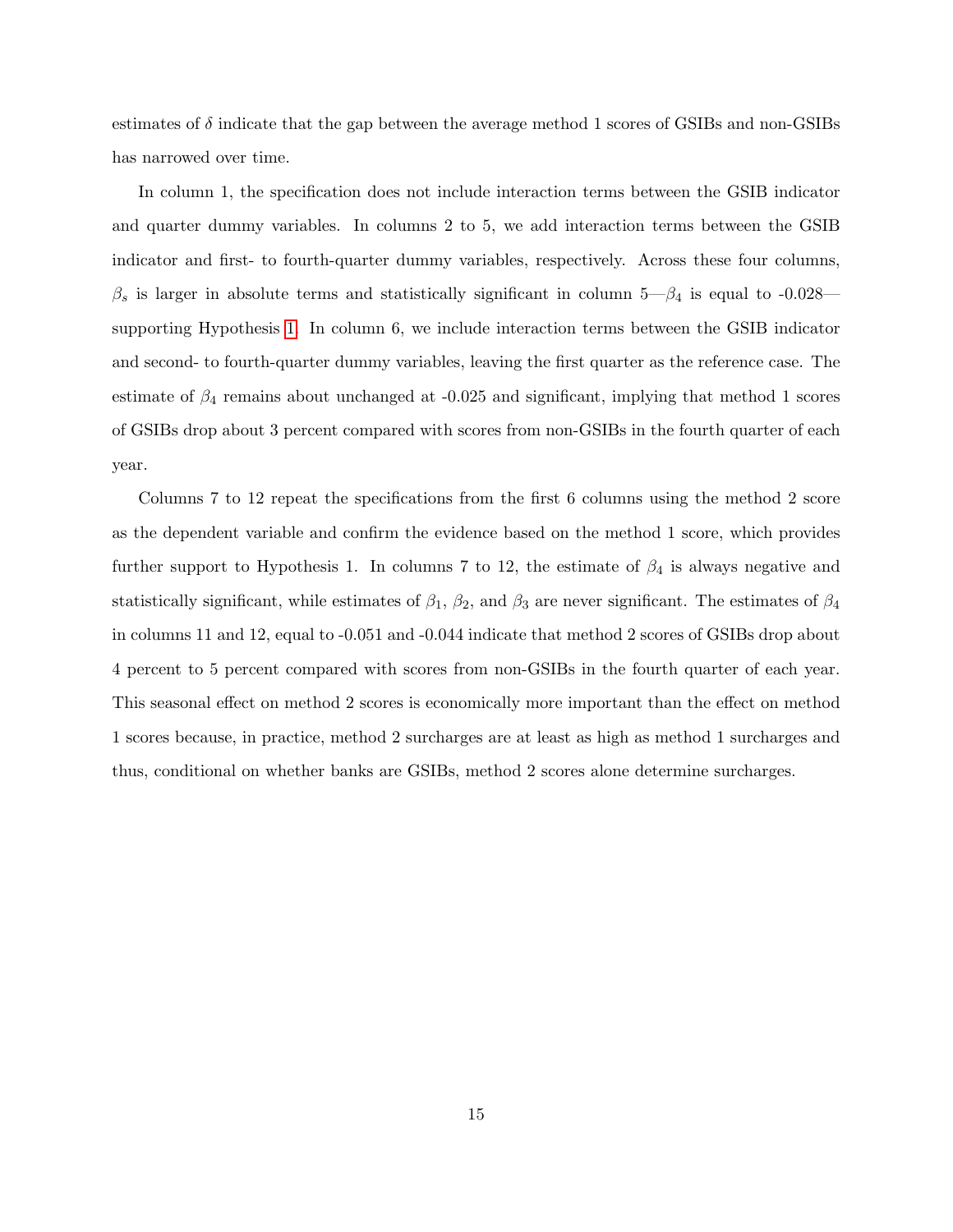|                            |                       | Method 1 score        |                       |                       |                       |                       |                     |                     |                     | Method 2 score      |                      |                      |
|----------------------------|-----------------------|-----------------------|-----------------------|-----------------------|-----------------------|-----------------------|---------------------|---------------------|---------------------|---------------------|----------------------|----------------------|
|                            | (1)                   | (2)                   | (3)                   | (4)                   | (5)                   | (6)                   | (7)                 | (8)                 | (9)                 | (10)                | (11)                 | (12)                 |
| $GSIB \times post$         | $-0.025$<br>(0.061)   | $-0.026$<br>(0.061)   | $-0.032$<br>(0.061)   | $-0.026$<br>(0.061)   | $-0.041$<br>(0.062)   | $-0.043$<br>(0.062)   |                     |                     |                     |                     |                      |                      |
| $GSIB \times$ time trend   | $-0.035**$<br>(0.012) | $-0.035**$<br>(0.012) | $-0.035**$<br>(0.012) | $-0.035**$<br>(0.012) | $-0.036**$<br>(0.012) | $-0.035**$<br>(0.012) | $-0.058$<br>(0.038) | $-0.059$<br>(0.037) | $-0.059$<br>(0.038) | $-0.055$<br>(0.036) | $-0.058$<br>(0.038)  | $-0.057$<br>(0.036)  |
| $GSIB \times 1$ st quarter |                       | 0.007<br>(0.008)      |                       |                       |                       |                       |                     | 0.007<br>(0.016)    |                     |                     |                      |                      |
| $GSIB \times 2nd$ quarter  |                       |                       | 0.022<br>(0.012)      |                       |                       | 0.011<br>(0.012)      |                     |                     | 0.018<br>(0.012)    |                     |                      | 0.009<br>(0.019)     |
| $GSIB \times 3rd$ quarter  |                       |                       |                       | 0.003<br>(0.009)      |                       | $-0.003$<br>(0.010)   |                     |                     |                     | 0.021<br>(0.020)    |                      | 0.012<br>(0.026)     |
| $GSIB \times 4th$ quarter  |                       |                       |                       |                       | $-0.028**$<br>(0.010) | $-0.025**$<br>(0.009) |                     |                     |                     |                     | $-0.051*$<br>(0.020) | $-0.044*$<br>(0.018) |
| Bank controls?             | Yes                   | Yes                   | Yes                   | Yes                   | Yes                   | Yes                   | Yes                 | Yes                 | Yes                 | Yes                 | Yes                  | Yes                  |
| Bank fixed effects?        | Yes                   | Yes                   | Yes                   | Yes                   | Yes                   | Yes                   | Yes                 | Yes                 | Yes                 | Yes                 | Yes                  | Yes                  |
| Time fixed effects?        | Yes                   | Yes                   | Yes                   | Yes                   | Yes                   | Yes                   | Yes                 | Yes                 | Yes                 | Yes                 | Yes                  | Yes                  |
| Observations               | 486                   | 486                   | 486                   | 486                   | 486                   | 486                   | 243                 | 243                 | 243                 | 243                 | 243                  | 243                  |
| Banks                      | 27                    | 27                    | $27\,$                | 27                    | $27\,$                | 27                    | 27                  | 27                  | 27                  | 27                  | 27                   | 27                   |
| R-squared                  | 0.29                  | 0.29                  | 0.29                  | 0.29                  | 0.29                  | 0.29                  | 0.21                | 0.21                | 0.22                | 0.22                | 0.22                 | 0.22                 |

<span id="page-16-0"></span>Table 3: Effects of GSIB Status on Systemic Importance Scores

NOTE: This table presents estimates of equation ([2\)](#page-12-4). Each observation is a bank-time pair. In columns 1 to 6 and 7 to 12, the dependent variable is the natural logarithm of the method 1 and of the method 2 score, respectively. In columns 1 to 6, the data range from the fourth quarter of 2013 to the fourth quarter of 2019. In columns <sup>7</sup> to 12, the data range from the fourth quarter of <sup>2016</sup> to the second quarter of 2020. The frequency of the data is annual from <sup>2013</sup> to <sup>2015</sup> (collected in the fourth quarter) and quarterly from the second quarter of <sup>2016</sup> on. All specifications include as independent variables total assets, total capital ratio, tier-1 capital ratio, leverage ratio, return on assets, return on equity, net interest margin, delinquency ratio, and charge off ratio. All specifications also include bank andtime fixed effects. Standard errors are clustered at the bank level. \* and \*\* denote statistical significance at the 5 and <sup>1</sup> percent levels.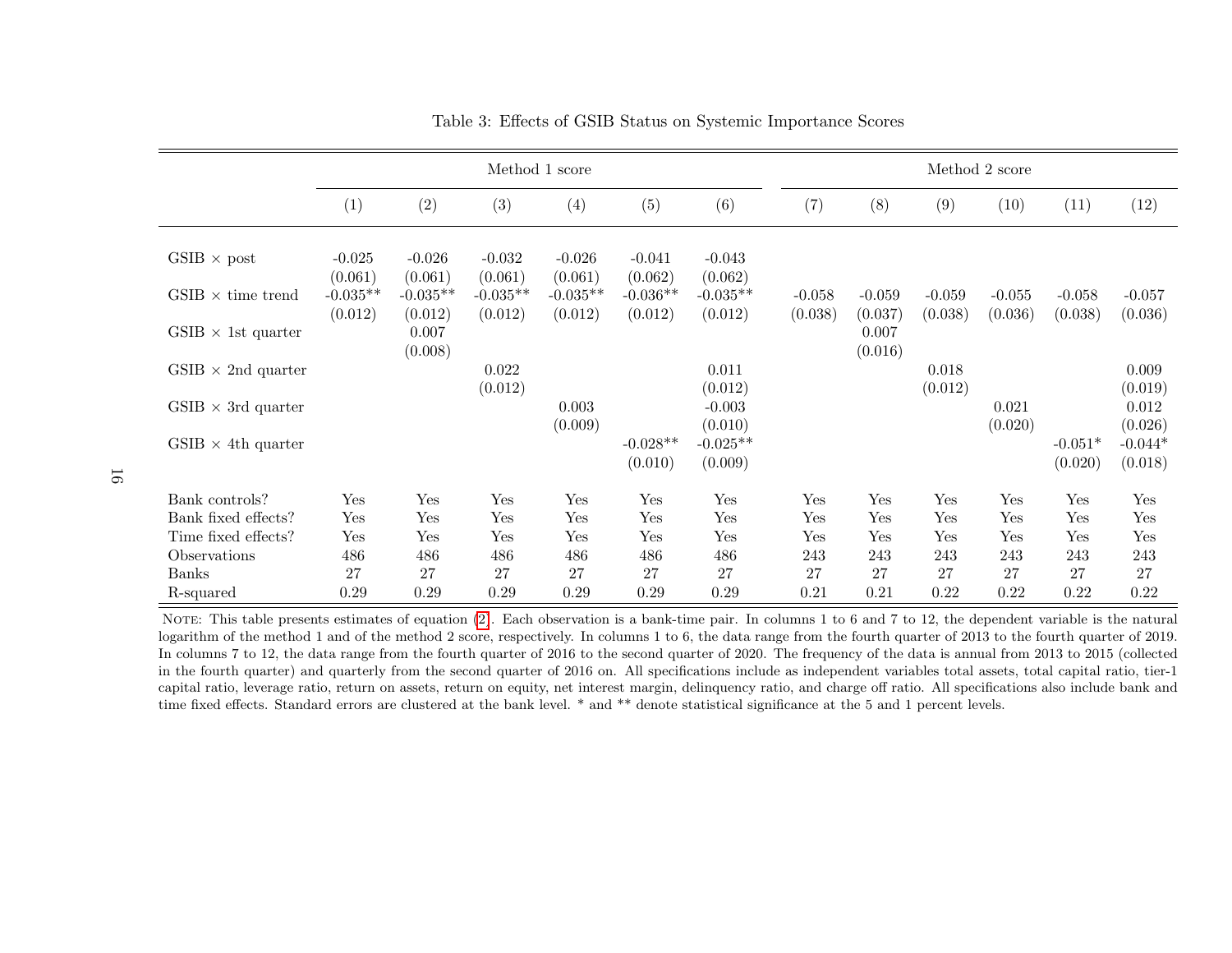In Table [4,](#page-18-0) we test Hypotheses [1](#page-13-0) to [3](#page-14-1) examining how GSIB surcharges affect systemic importance indicators. In each column of this table, we estimate equation [\(2\)](#page-12-3) using the same specification as in column 6 of Table [3.](#page-16-0) In columns 1 to 12 of Table [4,](#page-18-0) the dependent variable is the natural logarithm of a systemic importance indicator measured in dollar amounts; in column 13, it is the STWF ratio measured in percentage points. Across the 13 columns of this table, the estimate of  $\gamma$  is statistically significant only in column 8, which uses the notional amount of OTC derivatives as the dependent variable. The −0.335 estimate in this column implies that this amount decreases by about one-third at GSIBs relative to non-GSIBs once GSIBs are subject to surcharges.

Estimates of  $\beta_4$  are negative in most columns, supporting Hypothesis 1 and suggesting that GSIBs lower their indicators in the fourth quarter to lower surcharges, however, these estimates are statistically significant only when we use the notional amount of OTC derivatives as the dependent variable. The −0.124 estimate in column 8 indicates that the OTC derivatives held by GSIBs drop by 12 percent relative to non-GSIBs at year-end, a large effect. The finding that estimates of  $\beta_4$ are negative and significant only when the notional amount of OTC derivatives—an indicator that affects method 1 and 2 scores and that is measured at year-end—also supports Hypotheses 2 and 3. Moreover, this finding confirms that banks lower their surcharges by compressing OTC derivatives, as discussed in Subsection [2.2.1.](#page-6-0) Together, the results in Tables [3](#page-16-0) and [4](#page-18-0) show that GSIBs lower their scores in the fourth quarter of each year and that this adjustment is driven to a large extent by a drop in the notional amount of OTC derivatives.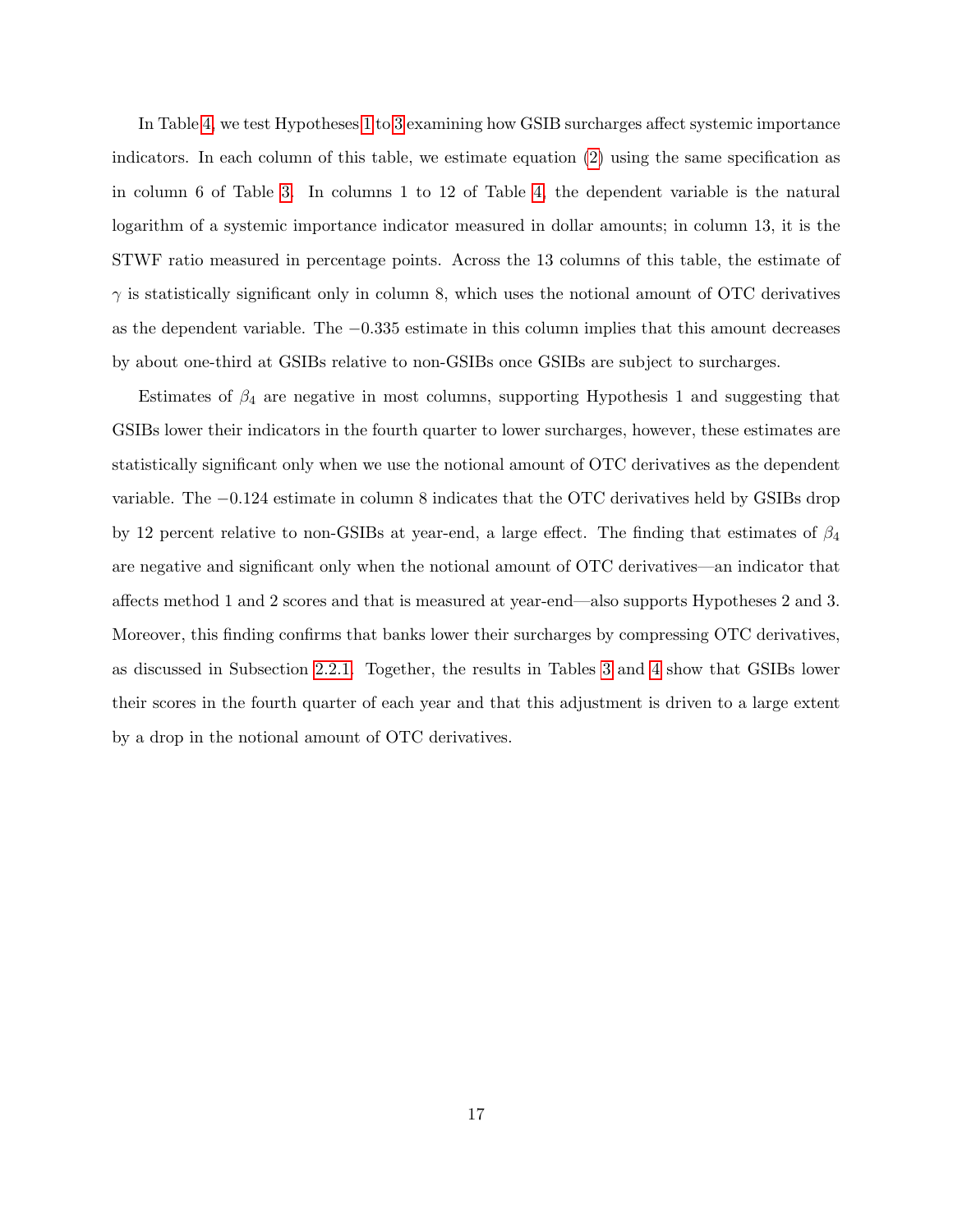|                        | Size       |            | Interconnectedness |            |          | Substitutability |          |            | Complexity |          |            | Cross-jur. activ. | <b>STWF</b>  |
|------------------------|------------|------------|--------------------|------------|----------|------------------|----------|------------|------------|----------|------------|-------------------|--------------|
|                        | Total      | Intra-fin. | Intra-fin.         | Securities | Payments | Assets           | Underwr. | Notional   | Trading    | Level 3  | Cross-jur. | Cross-jur.        | ${\rm STWF}$ |
|                        | exposures  | system     | system             | outstand.  | activity | under            | debt and | OTC der.   | and AFS    | assets   | claims     | liabilities       | ratio        |
|                        |            | assets     | liabilities        |            |          | custody          | equity   | amount     | securities |          |            |                   |              |
|                        | (1)        | (2)        | (3)                | (4)        | (5)      | (6)              | (7)      | (8)        | (9)        | (10)     | (11)       | (12)              | (13)         |
| $GSIB \times post$     | $-0.101$   | 0.180      | $-0.047$           | $-0.007$   | 0.150    | 0.038            | $-0.185$ | $-0.335**$ | 0.205      | $-0.502$ | $-0.070$   | 0.313             |              |
|                        | (0.055)    | (0.174)    | (0.150)            | (0.152)    | (0.147)  | (0.093)          | (0.141)  | (0.090)    | (0.204)    | (0.246)  | (0.127)    | (0.154)           |              |
| $GSIB \times$ time tr. | $-0.029**$ | $-0.107**$ | $-0.067$           | $-0.006$   | $-0.061$ | $-0.003$         | $-0.048$ | $-0.089*$  | $-0.133$   | $-0.110$ | 0.025      | $-0.055$          | $-1.326$     |
|                        | (0.009)    | (0.028)    | (0.034)            | (0.031)    | (0.035)  | (0.018)          | (0.032)  | (0.041)    | (0.053)    | (0.063)  | (0.022)    | (0.029)           | (1.077)      |
| $GSIB \times 2nd$ qtr. | 0.009      | $-0.045$   | 0.037              | $-0.004$   | 0.029    | 0.011            | 0.000    | $-0.033$   | 0.048      | 0.025    | $-0.001$   | $-0.012$          | 0.281        |
|                        | (0.006)    | (0.035)    | (0.036)            | (0.013)    | (0.019)  | (0.012)          | (0.048)  | (0.026)    | (0.044)    | (0.056)  | (0.019)    | (0.033)           | (0.758)      |
| $GSIB \times 3rd$ qtr. | $-0.000$   | $-0.014$   | 0.003              | 0.009      | $-0.016$ | 0.025            | $-0.059$ | $-0.037$   | 0.007      | $-0.023$ | $-0.018$   | $-0.078$          | $-0.222$     |
|                        | (0.010)    | (0.038)    | (0.044)            | (0.015)    | (0.034)  | (0.023)          | (0.068)  | (0.027)    | (0.044)    | (0.041)  | (0.029)    | (0.042)           | (0.575)      |
| $GSIB \times 4th$ qtr. | $-0.001$   | 0.001      | 0.045              | $-0.004$   | $-0.030$ | $-0.002$         | $-0.018$ | $-0.124**$ | $-0.006$   | $-0.022$ | $-0.029$   | $-0.076$          | $-0.332$     |
|                        | (0.007)    | (0.038)    | (0.038)            | (0.014)    | (0.032)  | (0.021)          | (0.058)  | (0.031)    | (0.035)    | (0.065)  | (0.028)    | (0.040)           | (0.481)      |
| Bank controls?         | Yes        | Yes        | Yes                | Yes        | Yes      | Yes              | Yes      | Yes        | Yes        | Yes      | Yes        | Yes               | Yes          |
| Bank f.e.?             | Yes        | Yes        | Yes                | Yes        | Yes      | Yes              | Yes      | Yes        | Yes        | Yes      | Yes        | Yes               | Yes          |
| Time f.e.?             | Yes        | Yes        | Yes                | Yes        | Yes      | Yes              | Yes      | Yes        | Yes        | Yes      | Yes        | Yes               | Yes          |
| Observations           | 540        | 540        | 460                | 520        | 480      | 400              | 320      | 540        | 480        | 360      | 540        | 460               | 303          |
| Banks                  | 27         | 27         | 23                 | 26         | 24       | 20               | 16       | 27         | 24         | 18       | 27         | 23                | 27           |
| R-squared              | 0.47       | 0.24       | 0.16               | 0.36       | 0.22     | 0.21             | 0.43     | 0.42       | 0.23       | 0.32     | 0.15       | 0.16              | 0.18         |

Table 4: Effects of GSIB Status on Systemic Importance Indicators

<span id="page-18-0"></span>NOTE: This table presents estimates of equation [\(2\)](#page-12-4). Each observation is a bank-time pair. In columns 1 to 12, the dependent variable is the natural logarithm of the dollar amount of <sup>a</sup> systemic importance indicator, and the data range from the fourth quarter of 2013 to the second quarter of 2020. In column 13, the dependent variable is the short-term wholesale funding ratio, and the data range from the fourth quarter of 2016 to the second quarter of 2020. The data frequency is annual from <sup>2013</sup> to <sup>2015</sup> (collected in the fourth quarter) and quarterly from the second quarter of <sup>2016</sup> on. All specifications include as independent variables total assets, total capital ratio, tier-1 capital ratio, leverage ratio, return on assets, return on equity, net interest margin, delinquency ratio, and charge off ratio.All specifications also include bank and time fixed effects. Standard errors are clustered at the bank level. \* and \*\* denote statistical significance at the 5 and 1 percent levels.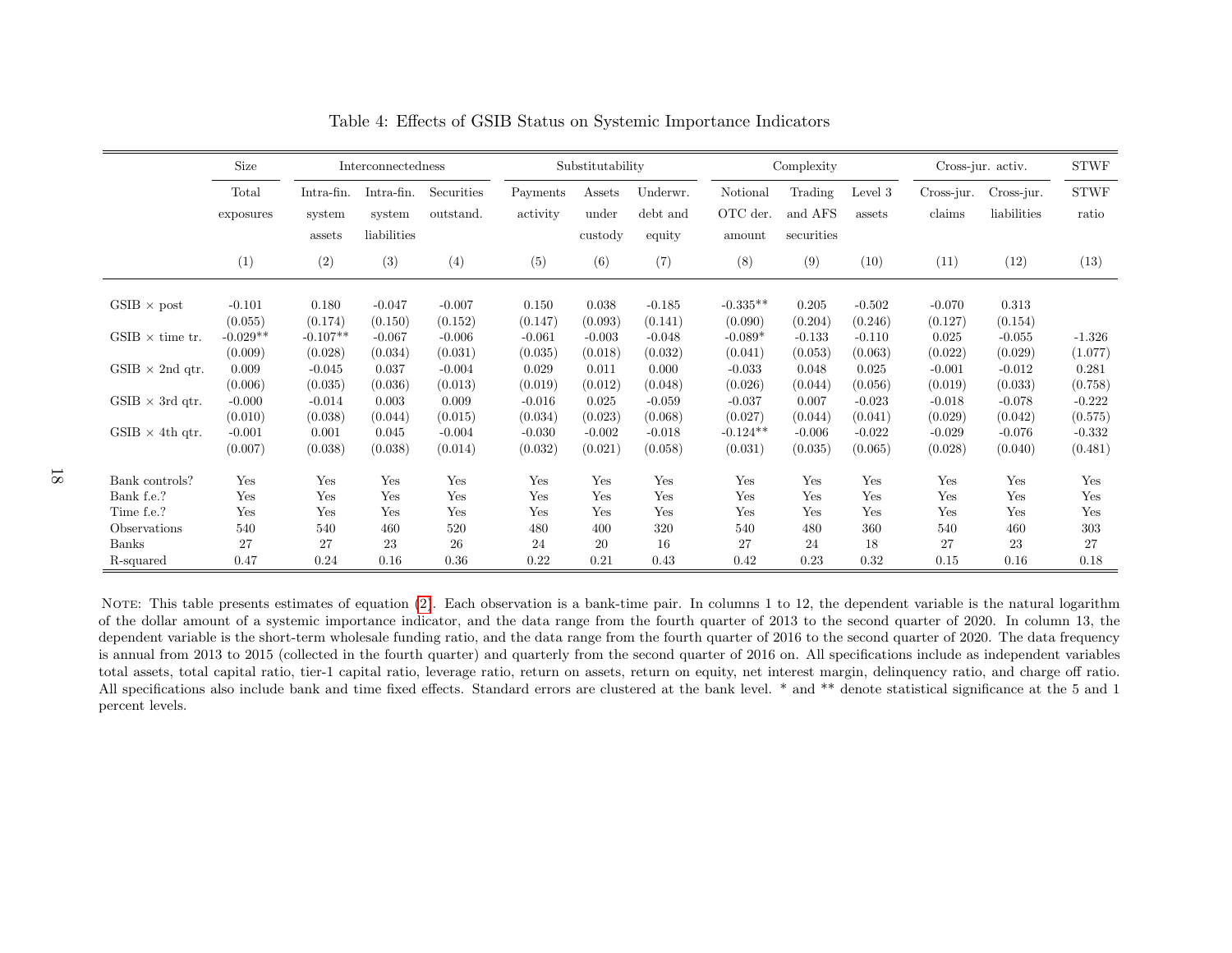We next examine separately the seasonal variation in notional amounts of contracts cleared through a CCP and bilaterally. This analysis helps to determine whether compression of OTC derivatives with the objective of reducing GSIB surcharges has caused the seasonal effects implied by the negative estimates of  $\beta_4$  in Table [4.](#page-18-0) Contracts cleared through a CCP are generally more standardised and thus generally have a higher fraction of their notional amounts eliminated through compression [\[Financial Stability Board, 2018\]](#page-33-0). Therefore, estimates of  $\beta_4$  should be lower for contracts cleared through a CCP than settled bilaterally if the estimates in Table [4](#page-18-0) are in fact driven by banks' efforts to diminish surcharges.

In Table [5,](#page-20-0) we estimate equation [\(2\)](#page-12-3) with the notional amounts of OTC derivative contracts cleared through a CCP (column 1) and settled bilaterally (column 2) as the dependent variable. The sum of these two items is the notional amount of OTC derivative contracts used in column 8 of Table [4.](#page-18-0) The estimate of  $\beta_4$  is statistically significant column 1, but not significant in column 2. In addition, both estimates are negative, but the estimate using CCP-cleared derivatives is larger. Thus, the seasonal effects implied by  $\beta_4$  in Table [5](#page-20-0) support our interpretation that those effects are driven by GSIBs' effort to lower surcharges.

### 5.2 Evidence from Triple Differences

We next refine the main hypothesis of our paper and test it using bank-level data that cover a longer time period than the data on systemic importance indicators and scores that we have used so far. We use quarterly FR Y-9C data starting in 2004, which allow us to determine whether the seasonal drop in notional amounts of OTC derivatives of GSIBs relative to non-GSIBs actually began when GSIB surcharges were introduced. We now use a triple differences empirical strategy: We estimate differences in the notional amounts of OTC derivatives between GSIBs and non-GSIBs, the fourth quarter of each year and other quarters, and before and after the GSIB surcharge was introduced. Estimates of these changes provide stronger evidence of window-dressing by GSIBs than the tests presented in Figure 1 because we can now separate seasonal differences between GSIBs and non-GSIBs observed prior to the introduction of the GSIB surcharge from seasonal differences observed after the introduction.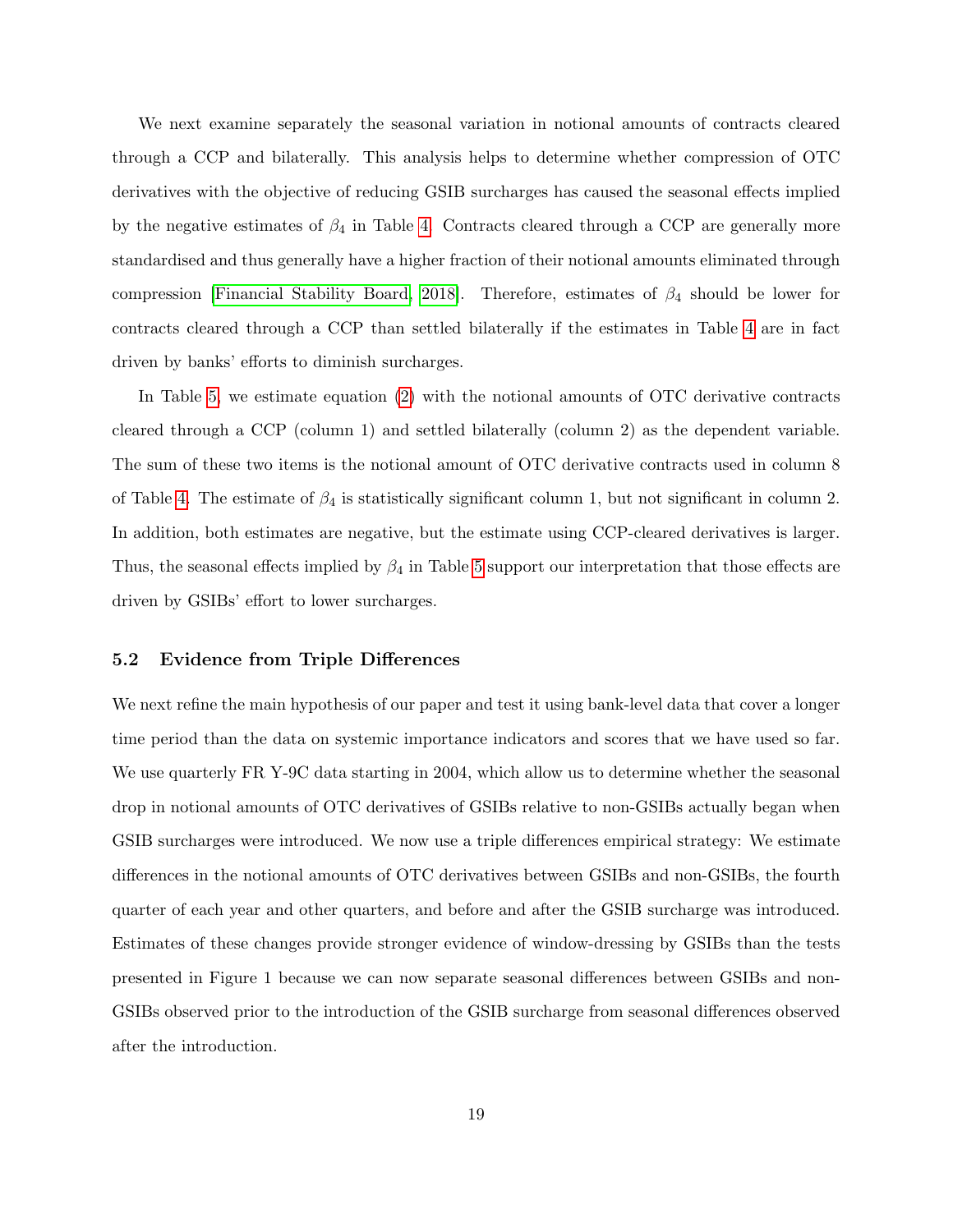|                                        | Cleared               | Settled             |
|----------------------------------------|-----------------------|---------------------|
|                                        | by CCP                | bilaterally         |
|                                        | (1)                   | (2)                 |
| $GSIB \times post$                     | $-1.325**$            | 0.071               |
| $\text{GSIB} \times \text{time trend}$ | (0.222)<br>$-0.172**$ | (0.296)<br>$-0.078$ |
| $GSIB \times 2nd$ quarter              | (0.056)<br>$-0.024$   | (0.079)<br>0.063    |
|                                        | (0.042)               | (0.086)             |
| $GSIB \times 3rd$ quarter              | $-0.186$<br>(0.152)   | $-0.008$<br>(0.041) |
| $GSIB \times 4$ th quarter             | $-0.148**$<br>(0.047) | $-0.103$<br>(0.061) |
|                                        |                       |                     |
| Bank controls?                         | Yes                   | Yes                 |
| Bank fixed effects?                    | Yes                   | Yes                 |
| Time fixed effects?                    | Yes                   | Yes                 |
| Observations                           | 539                   | 540                 |
| <b>Banks</b>                           | 27                    | 27                  |
| R-squared                              | 0.62                  | 0.23                |

<span id="page-20-0"></span>Table 5: Effects of GSIB Status on OTC Derivatives by Settlement Type

NOTE: This table presents estimates of equation [\(2\)](#page-12-3). Each observation is a bank-time pair. In columns 1 and 2, the dependent variable is the natural logarithm of the notional amount of OTC derivatives cleared by a CCP and settled bilaterally, respectively. The data range from the fourth quarter of 2013 to the second quarter of 2020. The frequency of the data is annual from 2013 to 2015 (collected in the fourth quarter) and quarterly from the second quarter of 2016 on. All specifications include as independent variables total assets, total capital ratio, tier-1 capital ratio, leverage ratio, return on assets, return on equity, net interest margin, delinquency ratio, and charge off ratio. All specifications also include bank and time fixed effects. Standard errors are clustered at the bank level. \* and \*\* denote statistical significance at the 5 and 1 percent levels.

We now estimate the equation

<span id="page-20-1"></span>
$$
Y_{it} = \gamma GSIB_i \times Post_t + \delta GSIB_i \times t + \sum_{s=2}^{4} \beta_s GSIB_i \times \mathbb{I}\{s = q(t)\}
$$
  
+ 
$$
\sum_{s=2}^{4} \theta_s GSIB_i \times Post_t \times \mathbb{I}\{s = q(t)\} + \Psi X_{it} + \nu_i + \varphi_t + \varepsilon_{it}
$$
 (3)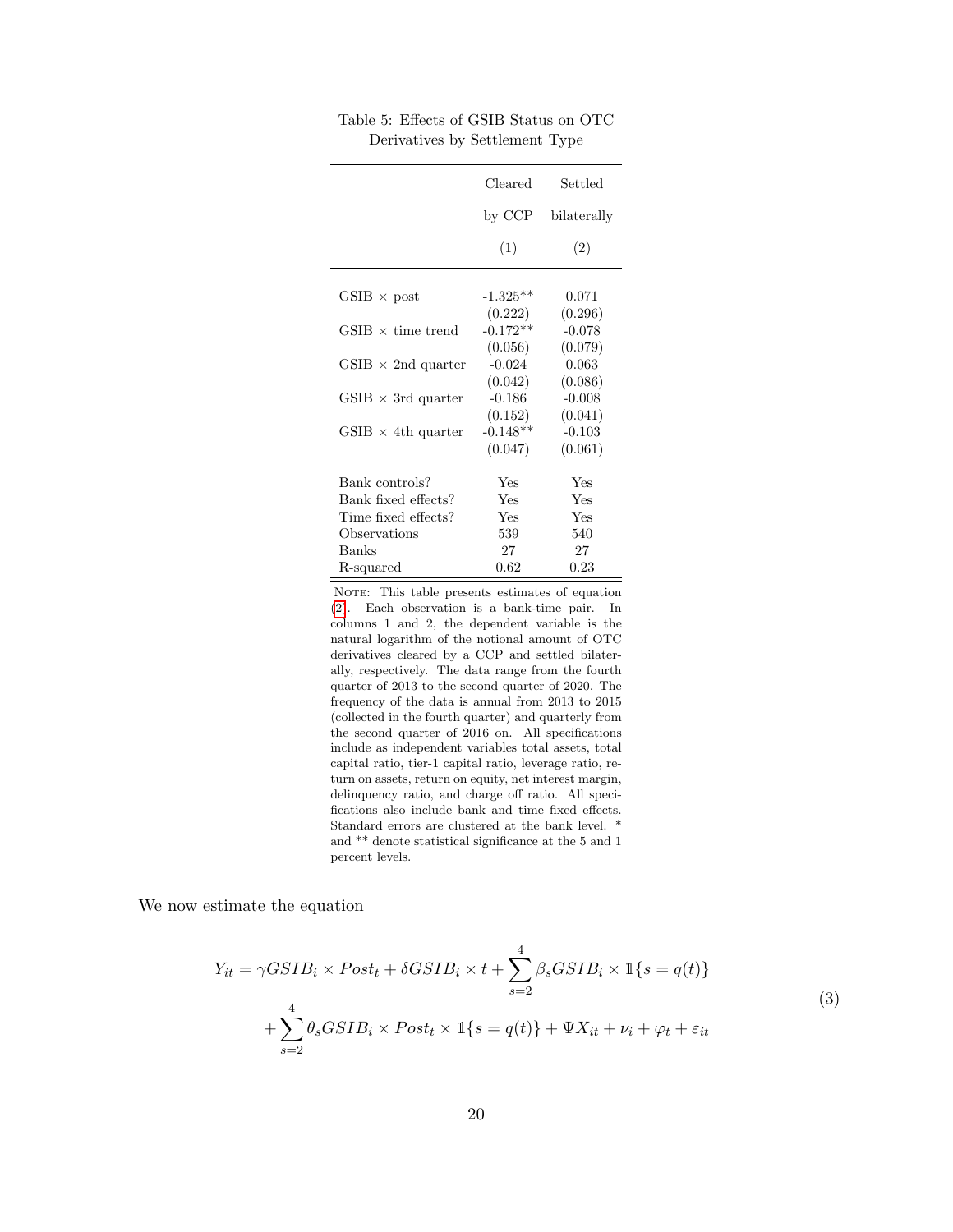to test the following hypothesis:

### **Hypothesis 4**  $\theta_4 < 0$ .

Table [6](#page-22-0) shows estimates of changes in the notional amounts of interest rate swap, forward, and option contracts. The contracts in the first three columns include interest rate, foreign exchange, equity, and commodity contracts.<sup>[13](#page-21-0)</sup> The estimates of  $\theta_4$  provide further evidence of a drop in OTC derivative amounts by GSIBs relative to non-GSIBs after the introduction of the surcharge. The estimates in columns 1 to 3 are negative, and statistically significant for the OTC derivative type with the largest notional amount, namely swaps. The -0.110 estimate of  $\theta_4$  in column 3 indicates that the notional amounts of swap contracts drop about 11 percent in the fourth quarter by GSIBs relative to non-GSIBs after the introduction of the surcharges. In column 4, we restrict the sample in column 3 to interest rate swaps. The -0.127 estimate in column 4 is statistically significant and close to the -0.110 estimate in column 3, which is expected given that the notional amount of interest rate swaps accounts for most of the notional amount of swaps.

The evidence from Table [6](#page-22-0) that interest rate swaps drop in the fourth quarter of each year is consistent with the evidence from Table [5](#page-20-0) that derivatives cleared by CCPs decline in that quarter as well because most of the notional amount of interest rate swaps is cleared by CCPs [\[Financial](#page-33-0) [Stability Board, 2018\]](#page-33-0). In addition, interest rate OTC derivatives compression has increased materially in recent years worldwide [\[Ehlers and Hardy, 2019\]](#page-33-10), which suggests that compression of these derivatives has to some extent driven the seasonal changes in notional amounts of OTC derivatives that we estimate in Subsection [5.1.](#page-14-2)

### 5.3 Examining the Main Identification Assumption

The main assumption of our empirical strategy is that, in the absence of GSIB surcharges, the difference between quarterly variation of systemic importance indicators of GSIBs and non-GSIBs would have remained unchanged over time. Using the notation from equation [\(3\)](#page-20-1), we assume that  $\theta_s$  would have been equal to zero for  $s \in \{2,3,4\}$  if surcharges had never been introduced. This

<span id="page-21-0"></span><sup>&</sup>lt;sup>13</sup>These contracts do not include credit default swaps (CDS) because the FR Y-9C started covering CDS data a few years after the start of our series.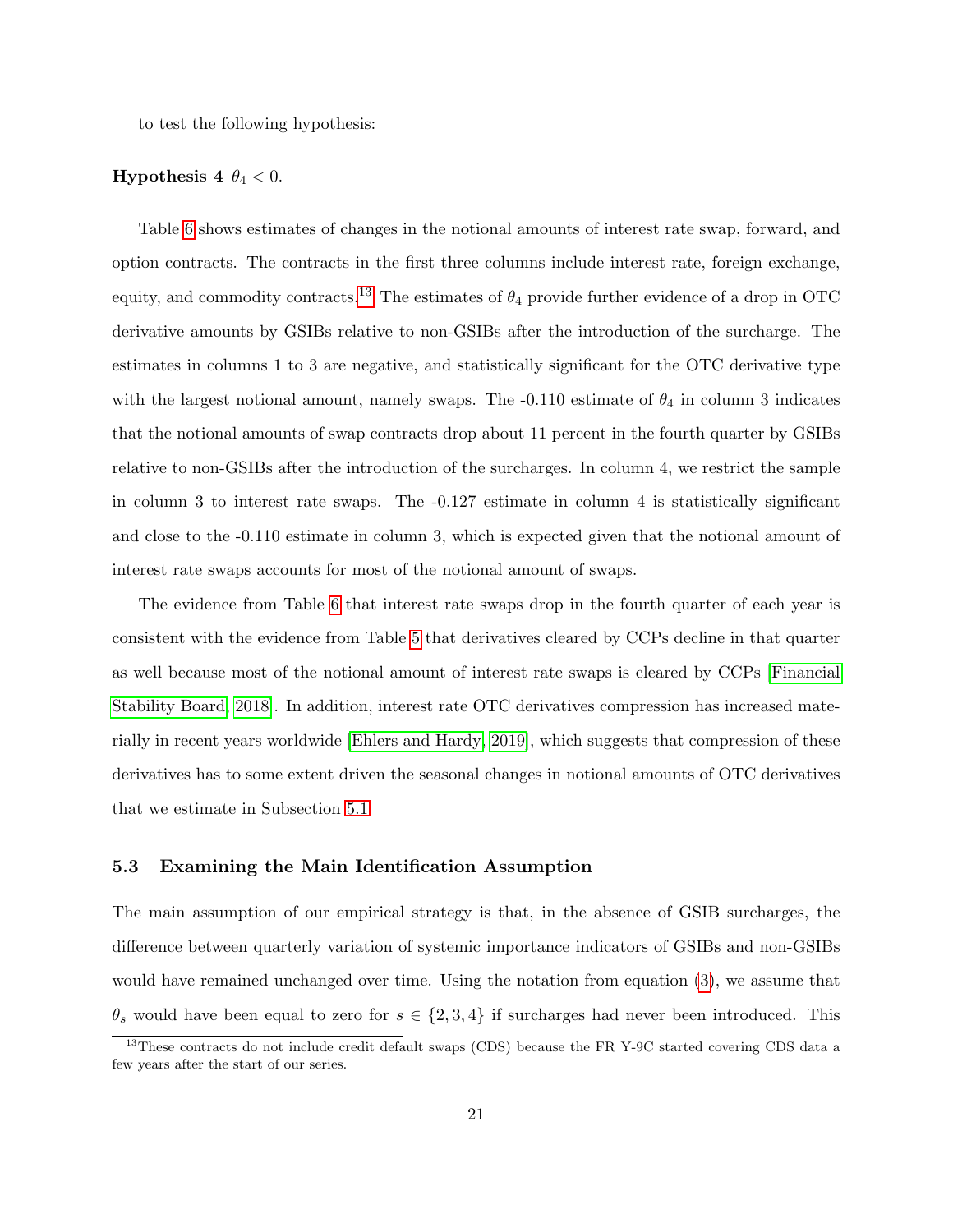|                                      | All       | All        | All       | Interest rate |
|--------------------------------------|-----------|------------|-----------|---------------|
|                                      | forwards  | options    | swaps     | swaps         |
|                                      | (1)       | (2)        | (3)       | (4)           |
|                                      |           |            |           |               |
| $GSIB \times post$                   | $-0.024$  | $-1.207**$ | $-0.345$  | $-0.547*$     |
|                                      | (0.221)   | (0.322)    | (0.245)   | (0.235)       |
| $GSIB \times$ time tr.               | $-0.027$  | 0.050      | $-0.029$  | $-0.014$      |
|                                      | (0.031)   | (0.030)    | (0.055)   | (0.049)       |
| $GSIB \times 2nd$ qtr.               | $-0.088*$ | $-0.080$   | $-0.041$  | $-0.042$      |
|                                      | (0.040)   | (0.064)    | (0.030)   | (0.031)       |
| $GSIB \times 3rd$ qtr.               | $-0.046$  | $-0.082$   | $-0.017$  | $-0.026$      |
|                                      | (0.045)   | (0.041)    | (0.028)   | (0.029)       |
| $GSIB \times 4th$ qtr.               | $-0.079$  | $-0.091$   | 0.011     | $-0.004$      |
|                                      | (0.066)   | (0.054)    | (0.025)   | (0.028)       |
| GSIB $\times$ 2nd qtr. $\times$ post | 0.088     | 0.041      | 0.002     | 0.001         |
|                                      | (0.067)   | (0.072)    | (0.039)   | (0.039)       |
| GSIB $\times$ 3rd qtr. $\times$ post | 0.019     | 0.016      | $-0.081*$ | $-0.097*$     |
|                                      | (0.092)   | (0.080)    | (0.035)   | (0.036)       |
| GSIB $\times$ 4th qtr. $\times$ post | $-0.069$  | $-0.050$   | $-0.110*$ | $-0.127*$     |
|                                      | (0.078)   | (0.082)    | (0.045)   | (0.047)       |
| Bank controls?                       | Yes       | Yes        | Yes       | Yes           |
| Bank f.e.?                           | Yes       | Yes        | Yes       | Yes           |
| Time f.e.?                           | Yes       | Yes        | Yes       | Yes           |
| Observations                         | 1,654     | 1,600      | 1,656     | 1,656         |
| <b>Banks</b>                         | 27        | 27         | 27        | 27            |
| R-squared                            | 0.41      | 0.28       | 0.43      | 0.44          |

<span id="page-22-0"></span>Table 6: Effects of GSIB Status on OTC Derivatives by Contract Type

NOTE: This table presents estimates of equation  $(2)$ . Each observation is a banktime pair. In columns 1 to 4, the dependent variable is the natural logarithm of the notional amount of forward, option, swap, and interest rate swap OTC derivatives, respectively. The data are quarterly and range from the first quarter of 2004 to the second quarter of 2020. All specifications include as independent variables total assets, total capital ratio, tier-1 capital ratio, leverage ratio, return on assets, return on equity, net interest margin, delinquency ratio, and charge off ratio. All specifications also include bank and time fixed effects. Standard errors are clustered at the bank level. \* and \*\* denote statistical significance at the 5 and 1 percent levels.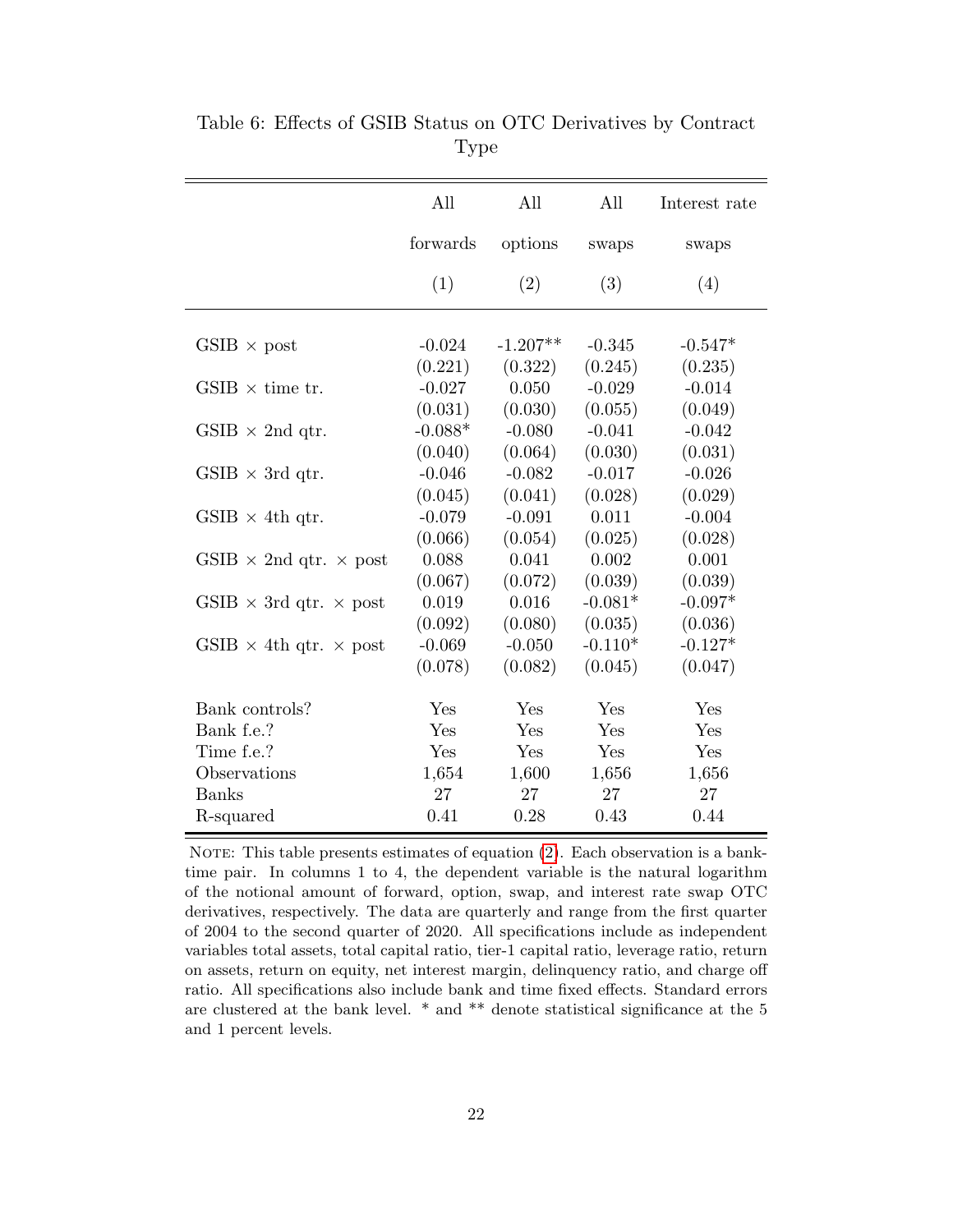assumption is analogous to the parallel trends assumption in differences-in-differences models and it cannot be properly evaluated with the FR Y-15 data because they cover a short part of the pre-period of our analysis.[14](#page-23-0)

To examine this assumption, we estimate a modified version of equation [\(3\)](#page-20-1) using the FR Y-9C interest rate swap data used in column 4 of Table [6.](#page-22-0)

We now estimate the equation

<span id="page-23-1"></span>
$$
Y_{it} = \gamma GSIB_i \times Post_t + \delta GSIB_i \times t + \xi_t \times GSIB_i \times \mathbb{1}\{q(t) = 4\} + \Psi X_{it} + \nu_i + \varphi_t + \varepsilon_{it} \tag{4}
$$

In this equation, we are mainly interested in the terms  $\xi_t \times GSIB_i \times \mathbb{1}{q(t) = 4}$ , which are by construction equal to zero for all observations from non-GSIBs and from all quarters except the fourth. Estimates of this term that are statistically significant for years before 2015 would indicate that our assumption is not valid.

Figure [3](#page-24-0) presents coefficient estimates for these interaction terms. The estimates decline monotonically from 2015 on and are negative and statistically significant for years 2018 and 2019 only. This evidence supports the identification hypothesis that the difference between quarterly variation of systemic importance indicators of GSIBs and non-GSIBs would have remained unchanged over time in the absence of surcharges. Of note, the decline from 2015 on is consistent with the fact that surcharges increased from 2016 to 2019, as they were phased in, and therefore GSIBs' incentives to compress the notional amounts of OTC derivatives rose over this period.

#### 5.4 Comparison with Results from the GSIB Literature

The results in our paper are consistent with those from the literature on GSIB surcharges, but some of our findings differ from other papers', which demands some discussion. The paper closest to our is from [Behn, Mangiante, Parisi, and Wedow](#page-31-0) [\[2019\]](#page-31-0), who show that EU banks that participate in the EU GSIB assessment exercise lower their method 1 scores relative to other EU banks in the fourth quarter, a result that we find that also holds for U.S. GSIBs compared with U.S. non-GSIBs. These authors also find that EU banks that participate in the exercise lower systemic importance

<span id="page-23-0"></span><sup>14</sup>The FR Y-15 data start in 2013 and the U.S. GSIB rule was published in 2015.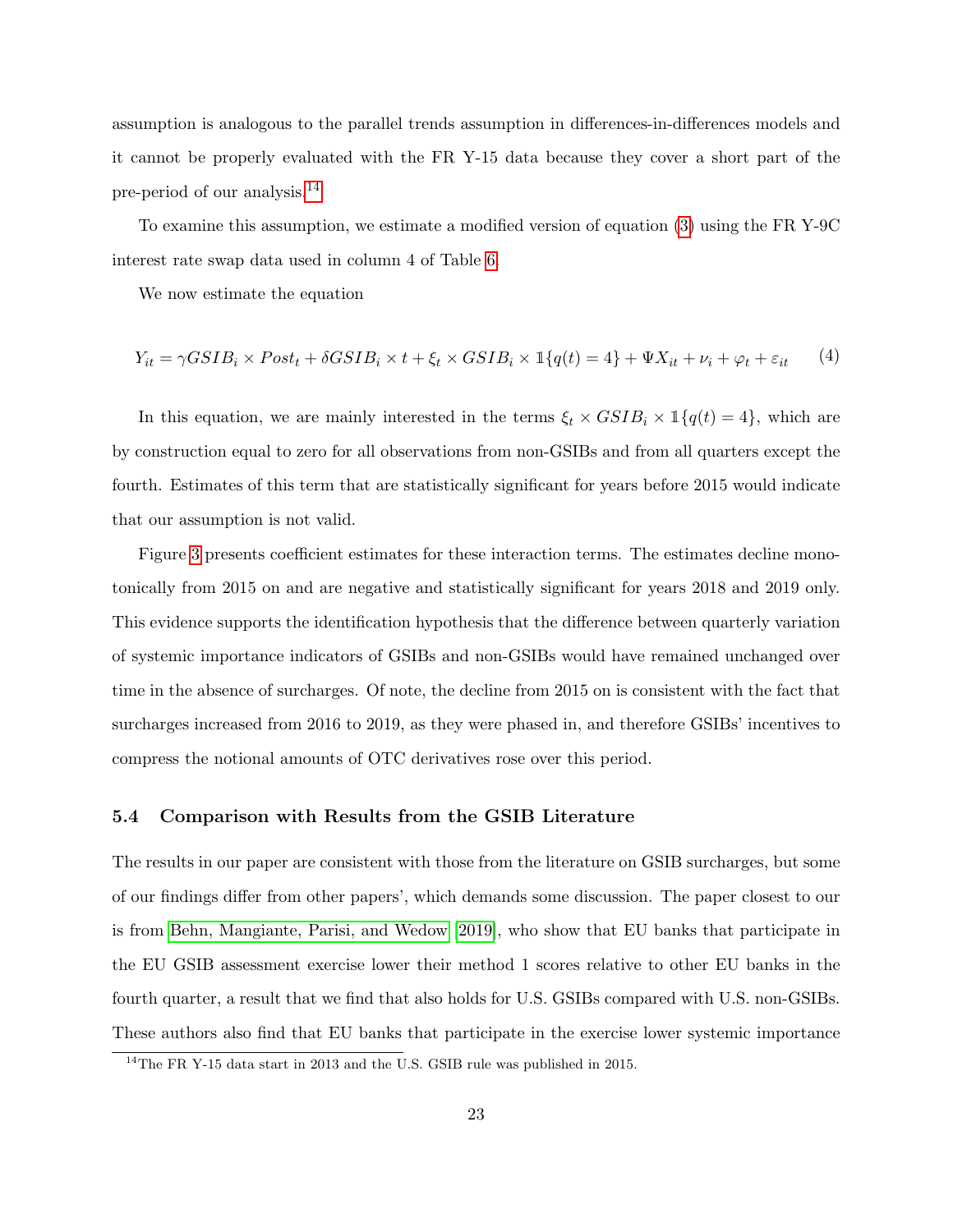<span id="page-24-0"></span>Figure 3: Year-End Differences in Interest Rate Swap Amounts of GSIBs and non-GSIBs



NOTE: This figure compares notional amounts of interest rate swaps of GSIBs and non-GSIBs. The dependent variable is the natural logarithm of the notional amount of interest rate swaps help by bank  $i$  in period  $t$ . The solid line displays estimates of  $\xi_t$ , for each year from 2004 to 2019, in equation [\(4\)](#page-23-1). The dashed lines display the lower and upper limits of the 95 percent confidence intervals. The estimates use quarterly FR Y-9C data ranging from the first quarter of 2004 to the second quarter of 2020.

indicators of size and cross-jurisdictional activities, while we find that U.S. GSIBs mainly reduce a single indicator, the notional amount of OTC derivatives.

Our empirical analysis differs from [Behn, Mangiante, Parisi, and Wedow](#page-31-0) [\[2019\]](#page-31-0) in some important aspects, which can explain those differences in results. First, our sample is restricted to banks that report data to calculate GSIB scores and surcharges and compares within this sample GSIBs (8 banks) and non-GSIBs (19 banks). Meanwhile, [Behn, Mangiante, Parisi, and Wedow](#page-31-0) [\[2019\]](#page-31-0) use a sample that contains banks that do (22 banks of which 8 are GSIBs) and do not report (75 other banks) data to calculate scores and surcharges and compares reporters with non-reporters. For this reason, all banks in our treatment group are subject to GSIB surcharges, while most banks in the treatment group in [Behn, Mangiante, Parisi, and Wedow](#page-31-0) [\[2019\]](#page-31-0) are not. Accordingly, banks in our treatment and control groups are more systemically important than the respective banks in [Behn,](#page-31-0)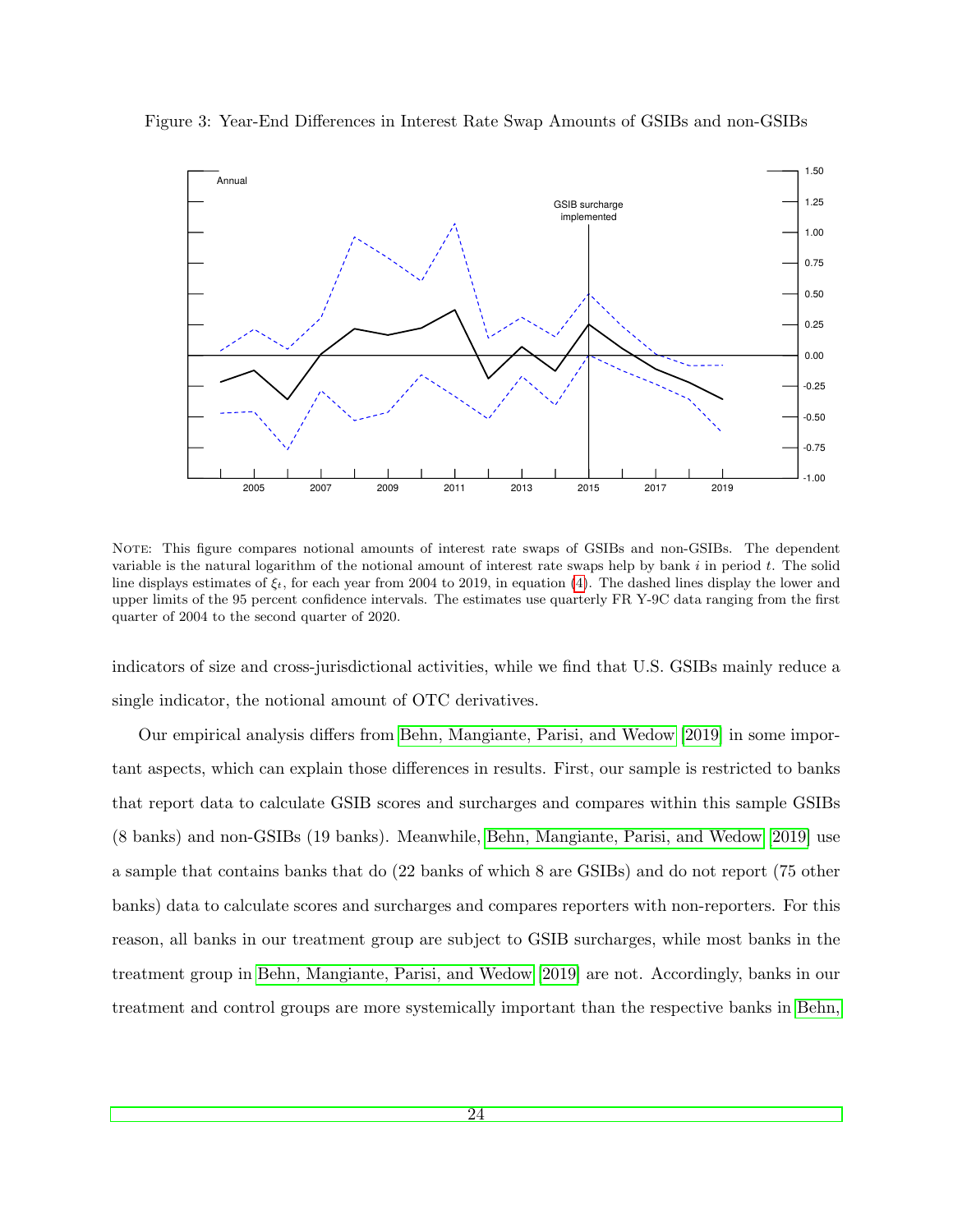[Mangiante, Parisi, and Wedow](#page-31-0) [\[2019\]](#page-31-0) on average.<sup>[15](#page-25-0)</sup>

Second, banks in the European Union and the United States are subject to different regulations that affect systemic importance indicators. For example, differences in the definition of the Basel III leverage ratio provide different incentives for EU and U.S. banks to borrow and lend in repo markets, in particular at quarter-end (see, for example, [Egelhof, Martin, and Zinsmeister](#page-32-8) [\[2017\]](#page-32-8)). The U.S. GSIB framework, which includes a method 2 score, also provides banks different incentives for various activities compared with the EU framework, which follows more closely the BCBS framework and does not include a method 2 score.

More broadly, the fact that in our study we only find evidence that U.S. GSIBs adjust the notional amount of OTC derivatives in the fourth quarter should not be viewed as strong indication that U.S. GSIBs do not employ other strategies besides derivatives compression to reduce surcharges at year-end. In fact, analysts often mention year-end repo termination as an important strategy to reduce U.S. GSIB surcharges, which should affect indicators of cross-jurisdictional activities in the fourth quarter (see, for example, [Covas and Freedman](#page-32-6) [\[2019\]](#page-32-6), [Demos](#page-32-9) [\[2019\]](#page-32-9), and [Noonan and](#page-34-8) [Rennison](#page-34-8) [\[2019\]](#page-34-8)). However, repo activity in the United States is largely concentrated in a handful of GSIBs. Moreover, repo activity, unlike OTC derivatives, does not have an exclusive systemic importance indicator and therefore its impact on systemic importance indicators may not be as clear as the effects of OTC derivatives compression. For this reason, our empirical strategy, which compares systemic importance indicators of GSIBs and non-GSIBs, may not be able to account for some of the effects of repo termination on systemic importance indicators.

We view the lack of evidence of year-end effects on systemic importance indicators other than the notional amount of OTC derivatives possibly as a consequence of three more characteristics of our analysis. First, GSIB surcharges were recently imposed and the number of U.S. GSIBs is small. A longer time series and a larger number of GSIBs would help estimate seasonal differences between GSIBs and non-GSIBs more precisely. Second, some indicators, including the size and cross-jurisdictional activities indicators, encompass a large variety of assets and liabilities, which should exhibit distinct seasonal variation. A study focused on specific assets or liabilities may

<span id="page-25-0"></span><sup>&</sup>lt;sup>15</sup>This comparison is based on mean method [1](#page-9-0) scores reported in Table 1 of our paper and Table 2 of [Behn,](#page-31-0) [Mangiante, Parisi, and Wedow](#page-31-0) [\[2019\]](#page-31-0).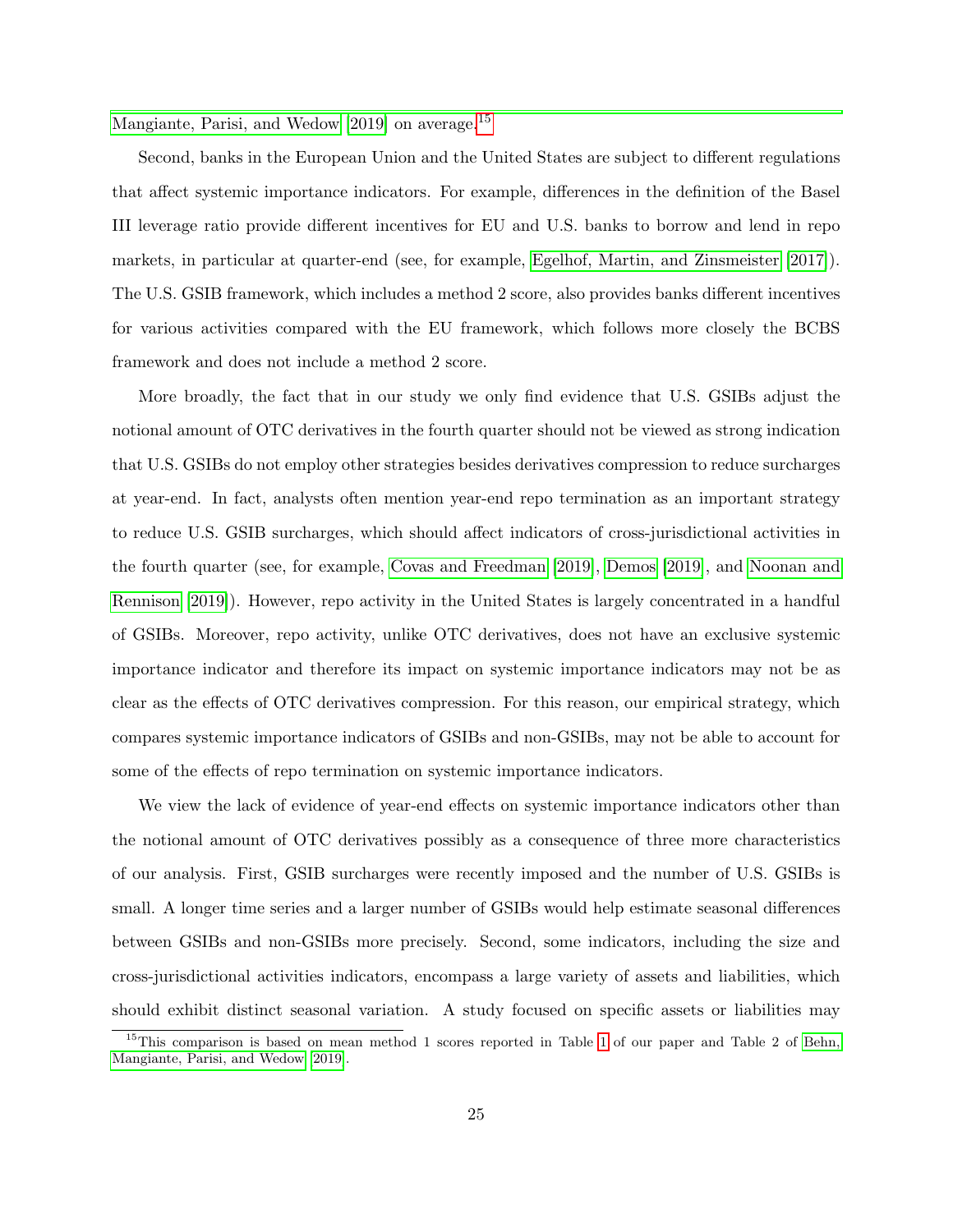help uncover those seasonal differences. Third, we use bank-level data, which does not allow us to control for characteristics of individual balance sheet items. Accounting for these characteristics would help to estimate seasonal differences between GSIBs and non-GSIBs more accurately.<sup>[16](#page-26-1)</sup>

### <span id="page-26-0"></span>6 Conclusion

In this paper, we examined how U.S. GSIBs adjust their systemic importance indicators to lower GSIB surcharges. We show that U.S. GSIBs mainly reduce the notional amount of over-the-counter derivatives in the fourth quarter of each year: the quarter that determines GSIB surcharges. These findings are intuitive considering that banks can compress notional amounts of OTC derivatives without major changes to their net positions in those contracts. Therefore, OTC derivatives compression is a low-cost option to reduce surcharges compared to other alternatives.

Our findings have implications for the design of systemic importance indicators. We estimate that GSIBs' systemic importance indicators drop materially at year-end in response to surcharges. However method 2 coefficients, which map indicators into surcharges, were set using bank data from a period before surcharges were introduced. Thus, these coefficients do not account for those seasonal changes and possibly underestimate the systemic importance of banks. Ideally, GSIB surcharges should be robust to this strategic behavior.

In addition, our estimates indicate that these seasonal adjustments vary materially across indicators. Even though this variation is not necessarily undesirable, it is most likely not optimal. In fact, the systemic importance indicators, their weights, and the linear relationship between indicators and scores in the GSIB framework were mainly determined by judgement from bank regulators as opposed to a model that maximizes social welfare taking into account banks' strategic behavior [\[Passmore and von Hafften, 2018\]](#page-34-5). Such a model would possibly support a framework that would induce a different seasonal pattern in systemic importance indicators.

<span id="page-26-1"></span>Even though our results indicate that banks exploit opportunities in the GSIB rule to reduce

<sup>&</sup>lt;sup>16</sup>[Favara, Ivanov, and Rezende](#page-33-1) [\[2020\]](#page-31-1), [Degryse, Mariathasan, and Tang](#page-32-0) [2020], and [Behn and Schramm](#page-31-1) [2020] use credit registry data, which allow them to control for borrower and loan characteristics to estimate effects of GSIB surcharges and designation on corporate lending. However, these papers do not analyze year-end variation driven by surcharges.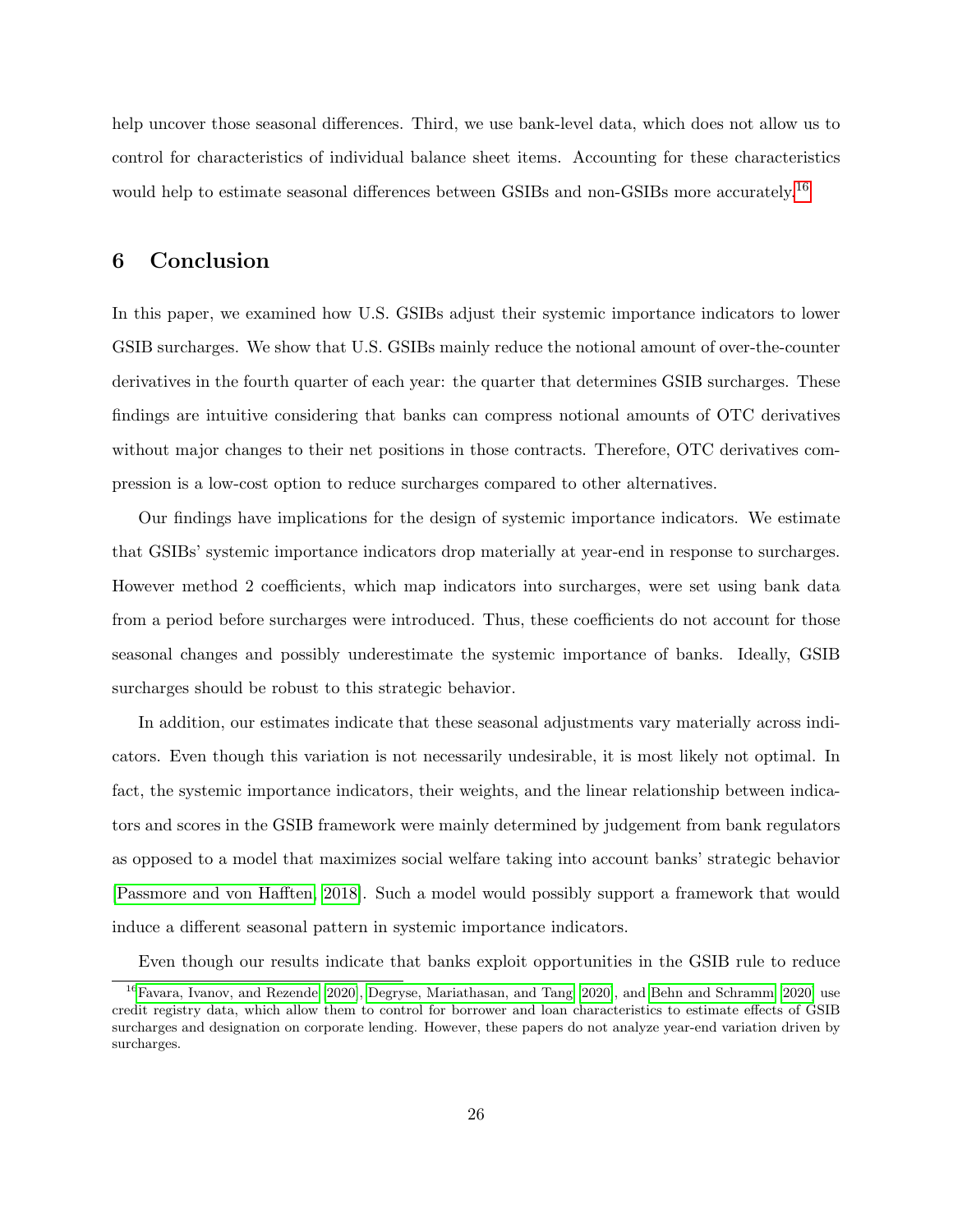surcharges, they also suggest that the rule has achieved some of its objectives. One of the objectives of the rule is to motivate GSIBs to lower their systemic footprints, and the results of this paper show that banks respond to the incentives the rule provides. Moreover, the evidence that banks respond to these incentives indicates that surcharges are important to keep the level of capital at GSIBs elevated.

# <span id="page-27-0"></span>Appendix A U.S. GSIB Rule

In 2015, the FRB adopted a rule imposing risk-based capital surcharges on the largest and most interconnected U.S. banks. This rule requires that a bank whose measure of systemic importance exceeds a certain threshold be identified as a GSIB and be subject to a risk-based capital surcharge. The GSIB surcharge was introduced on January 1, 2016, became fully phased in on January 1, 2019, and is applied to three minimum capital requirements: the minimum CET 1 capital ratio, the minimum tier 1 capital ratio, and the minimum total capital ratio. Table [A.1](#page-27-1) shows how the GSIB surchage was imposed on these three minimum capital requirements over time:

<span id="page-27-1"></span>

|                         | 2015    | 2016                                     | 2017                                     | 2018                                     | 2019                                     |
|-------------------------|---------|------------------------------------------|------------------------------------------|------------------------------------------|------------------------------------------|
| CCB                     | $0.0\%$ | $0.625\%$                                | $1.25\%$                                 | 1.875\%                                  | $2.5\%$                                  |
| GSIB surcharge          | $0.0\%$ | $0.25 \times \text{full}$<br>GSIB surch. | $0.50 \times \text{full}$<br>GSIB surch. | $0.75 \times \text{full}$<br>GSIB surch. | $1.00 \times \text{full}$<br>GSIB surch. |
| Min. CET 1 capital $+$  | $4.5\%$ | $5.125\% + 0.25 \times$                  | $5.75\% + 0.50 \times$                   | $6.375\% + 0.75 \times$                  | $7.0\% + 1.00 \times$                    |
| $CCB + GSIB$ surch.     |         | full GSIB surch.                         | full GSIB surch.                         | full GSIB surch.                         | full GSIB surch.                         |
| Min. tier 1 capital $+$ | $6.0\%$ | $6.625\% + 0.25 \times$                  | $7.25\% + 0.50 \times$                   | $7.875\% + 0.75 \times$                  | $8.5\% + 1.00 \times$                    |
| $CCB + GSIB$ surch.     |         | full GSIB surch.                         | full GSIB surch.                         | full GSIB surch.                         | full GSIB surch.                         |
| Min. total capital $+$  | $8.0\%$ | $8.625\% + 0.25 \times$                  | $9.25\% + 0.50 \times$                   | $9.875\% + 0.75 \times$                  | $10.5\% + 1.00 \times$                   |
| $CCB + GSIB$ surch.     |         | full GSIB surch.                         | full GSIB surch.                         | full GSIB surch.                         | full GSIB surch.                         |

Table A.1: Minimum Capital Requirements over Time

Note: Capital requirements are valid from January 1 to December 31 of the respective year. CCB, GSIB, and CET 1 are acronyms for capital conservation buffer, global systemically important bank holding company, and common equity tier 1, respectively. "Full GSIB surch." is an abbreviation for fully phased-in GSIB surcharge. Source: [Federal Register](#page-33-8) [\[2015\]](#page-33-8).

The minimum required CET 1 capital ratio, tier 1 capital ratio, and total capital ratio were equal to 4.5 percent, 6.0 percent, and 8.0 percent in 2015, respectively. These three minimum capital requirements increased by one quarter of the sum of the capital conservation buffer—equal to 2.5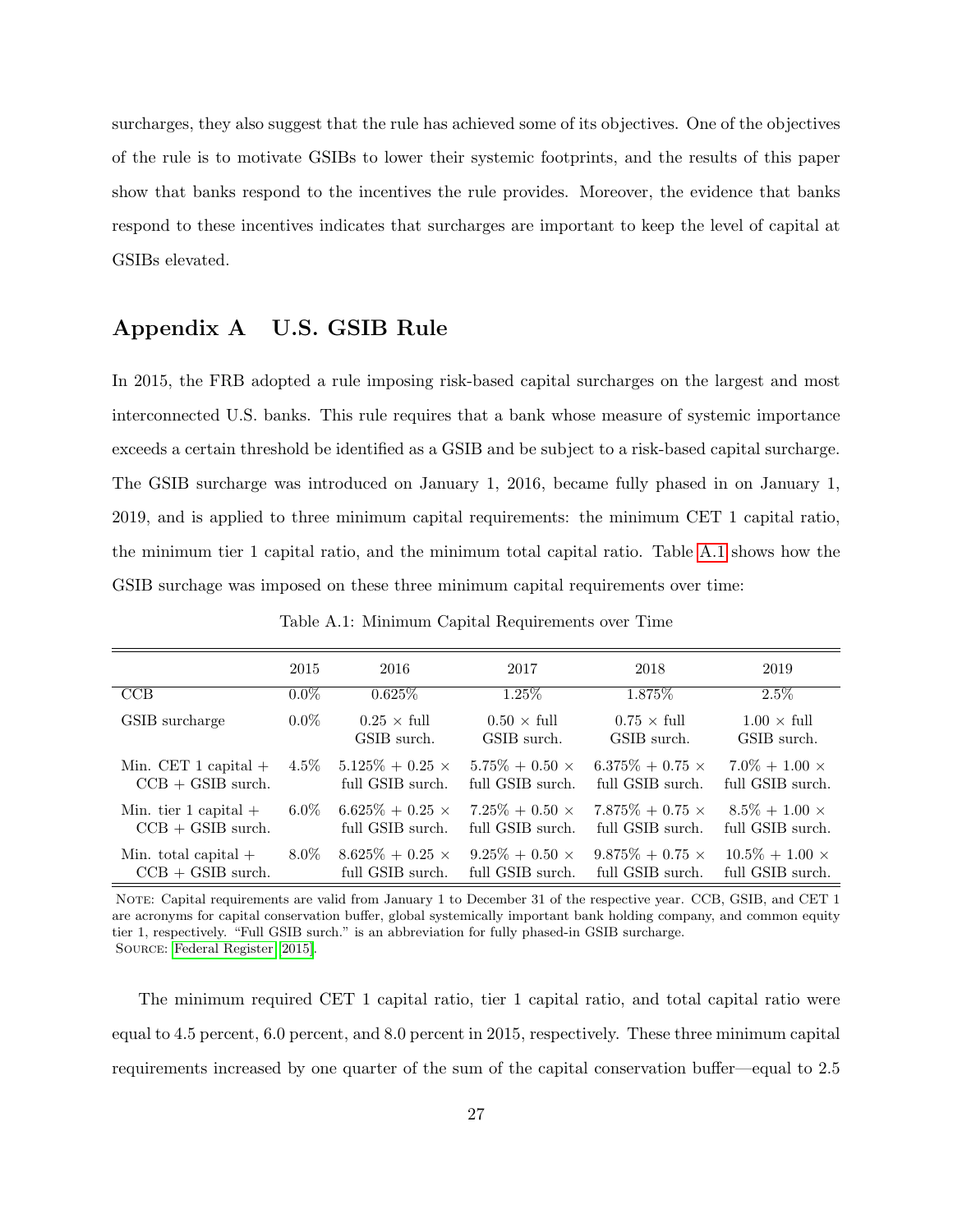percentage points for all BHCs—and the fully phased-in GSIB surcharge—which currently varies from 0 to 3.5 percentage points across BHCs—each year from January 1, 2016, to January 1, 2019. A BHC that does not meet these requirements is subject to limitations on capital distributions and on certain discretionary bonus payments.

A BHC is identified as a GSIB if a measure of its systemic importance—the method 1 score exceeds 130. The FRB set this cutoff at 130 for two reasons. First, estimates of this score from the Board indicated a large drop between the eighth-highest score (146) and the ninth-highest score (51), which would make it natural to locate the threshold between these two values. Second, this threshold aligns the U.S. rule with international standards and facilitates comparisons across jurisdictions, because the Basel Committee on Banking Supervision (BCBS) also uses a threshold equal to 130. In fact, method 1 is also adopted by the BCBS to determine whether a bank is a GSIB and to calculate its GSIB surcharge.

To calculate the method 1 score of a BHC, the FRB uses five broad categories of data correlated with systemic importance: size, interconnectedness, cross-jurisdictional activity, substitutability, and complexity.<sup>[17](#page-28-0)</sup> Each of these five categories receives a weight of 20 percent in a BHC's method 1 score. The contributions of these five categories are measured by the 12 indicators listed in Table [A.2:](#page-29-0)

These 12 indicators are multiplied by their respective weights, shown on the rightmost column of this table, and divided by the respective aggregate global measure of each indicator. Each aggregate global measure is provided annually by the FRB and is the sum of the respective indicator scores from the 75 largest U.S. and foreign banking organizations (as measured by the BCBS) and any other banking organizations that the BCBS decides to include in the sample for the respective year. Each aggregate global measure is converted from euros to U.S. dollars using the exchange rate observed on December 31 of the reference year provided by the BCBS. The 12 indicators are then summed and the total is the method 1 score of the GSIB. Because the method 1 score of a BHC depends on characteristics of other banks and on exchange rates, a BHC cannot accurately manipulate its method 1 score by changing its own characteristics.[18](#page-28-1)

<span id="page-28-0"></span> $17$  For this calculation, the value of the substitutability score is capped at 100.

<span id="page-28-1"></span><sup>&</sup>lt;sup>18</sup>In fact, when the U.S. rule of GSIB surcharges was proposed, commenters argued to the Federal Reserve Board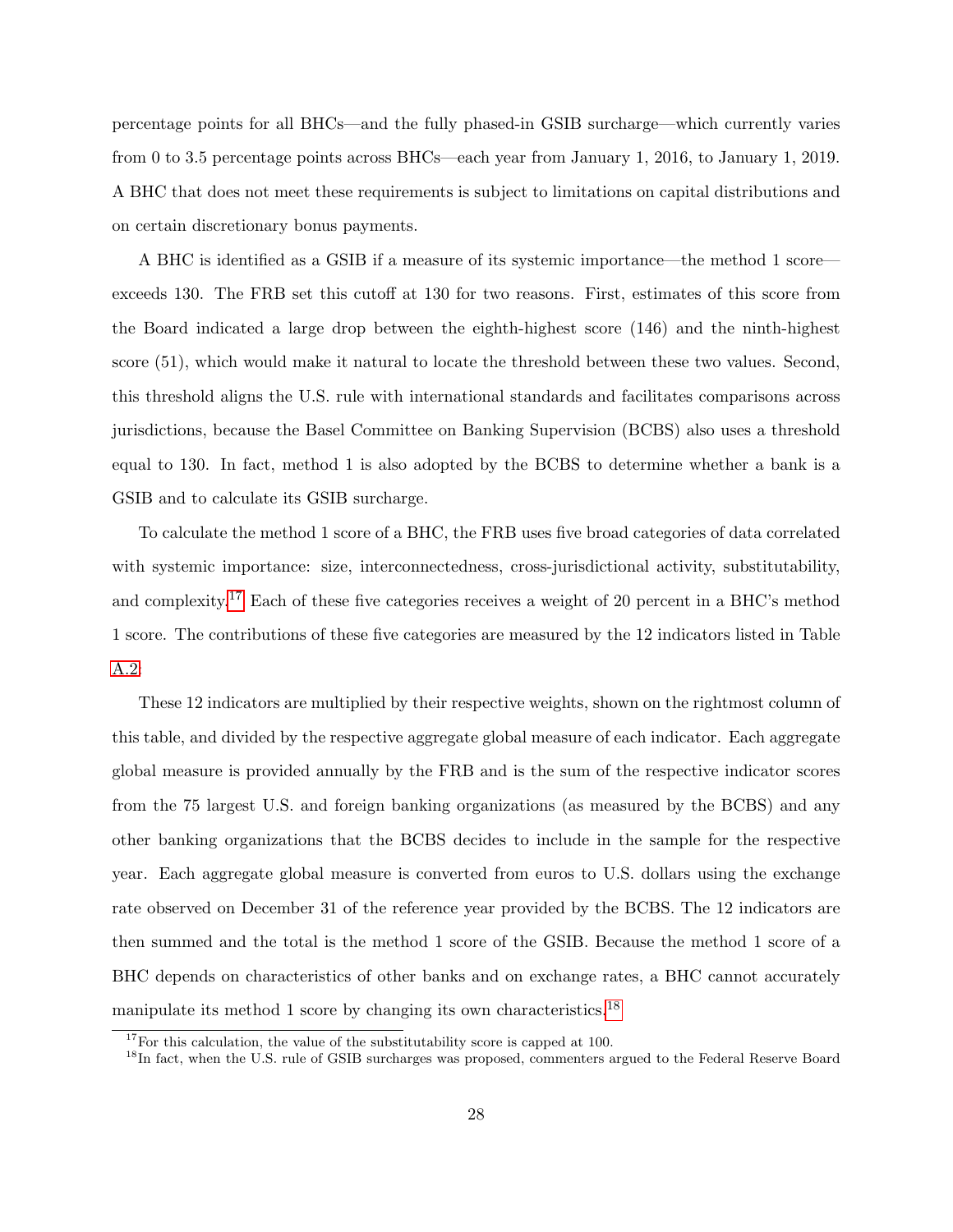<span id="page-29-0"></span>

| Category                      | Systemic indicator                                    | Weight (percent) |
|-------------------------------|-------------------------------------------------------|------------------|
| <b>Size</b>                   | Total exposures                                       | 20.00            |
| <b>Interconnectedness</b>     | Intra-financial system assets                         | 6.67             |
|                               | Intra-financial system liabilities                    | 6.67             |
|                               | Securities outstanding                                | 6.67             |
| Substitutability              | Payments activity                                     | 6.67             |
|                               | Assets under custody                                  | 6.67             |
|                               | Underwritten transactions in debt and equity markets  | 6.67             |
| Complexity                    | Notional amount of over-the-counter (OTC) derivatives | 6.67             |
|                               | Trading and available-for-sale (AFS) securities       | 6.67             |
|                               | Level 3 assets                                        | 6.67             |
| Cross-jurisdictional activity | Cross-jurisdictional claims                           | 10.00            |
|                               | Cross-jurisdictional liabilities                      | 10.00            |

#### Table A.2: Systemic Indicator Weights for Method 1 Score

Source: [Federal Register](#page-33-8) [\[2015\]](#page-33-8).

<span id="page-29-1"></span>The GSIB surcharge of a BHC is the higher of the method 1 and 2 surcharges. The method 1 fully phased-in GSIB surcharge of a BHC is determined by its method 1 score as follows:

| Method 1 score | Method 1 surcharge (percent)                    |
|----------------|-------------------------------------------------|
| $130$ or less  | 0.0                                             |
| $130 - 229$    | 1.0                                             |
| $230 - 329$    | 1.5                                             |
| $330 - 429$    | 2.0                                             |
| $430 - 529$    | 2.5                                             |
| 530 or more    | $3.5 + 1.0$ for each 100 basis points above 530 |

Table A.3: Method 1 Fully Phased-in GSIB Surcharge

Source: [Federal Register](#page-33-8) [\[2015\]](#page-33-8).

As shown in Table [A.3,](#page-29-1) the method 1 surcharge of a non-GSIB is equal to 0 and the surcharge of a GSIB is equal to 1 percent at least. This surcharge increases 0.5 percentage points for every 100 basis points in the method 1 score between 130 and 529 and 1 percentage point for every 100 basis points above 529. The larger impact of the score on the surcharge above a score of 529 provides a stronger incentive for GSIBs above this score to limit their systemic footprint.

The method 2 score of a BHC is equal to the 10 indicators multiplied by the fixed coefficients that an approach with a fixed denominator would provide more certainty to BHCs about the actions that they could take to reduce their GSIB surcharges [\[Federal Register, 2015\]](#page-33-8).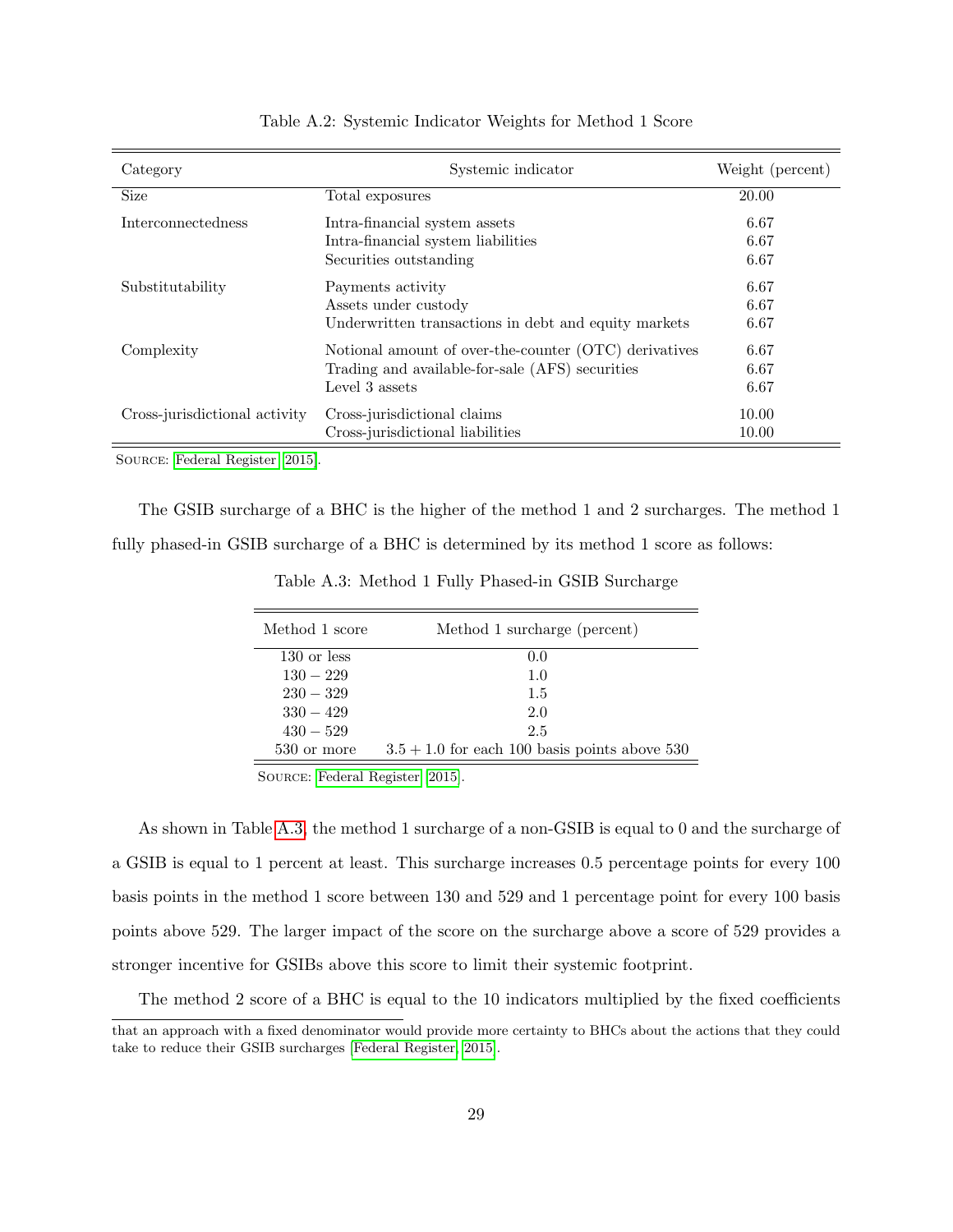<span id="page-30-0"></span>in Table [A.4.](#page-30-0)

| Category                      | Systemic indicator                                                                                                         | Coefficient (percent)      |
|-------------------------------|----------------------------------------------------------------------------------------------------------------------------|----------------------------|
| <b>Size</b>                   | Total exposures                                                                                                            | 4.423                      |
| Interconnectedness            | Intra-financial system assets<br>Intra-financial system liabilities<br>Securities outstanding                              | 12.007<br>12.490<br>9.056  |
| Short-term wholesale funding  | Short-term wholesale funding score                                                                                         | 1.000                      |
| Complexity                    | Notional amount of over-the-counter (OTC) derivatives<br>Trading and available-for-sale (AFS) securities<br>Level 3 assets | 0.155<br>30.169<br>161.177 |
| Cross-jurisdictional activity | Cross-jurisdictional claims<br>Cross-jurisdictional liabilities                                                            | 9.277<br>9.926             |

Table A.4: Systemic Indicator Weights for Method 2 Score

Source: [Federal Register](#page-33-8) [\[2015\]](#page-33-8).

<span id="page-30-1"></span>The method 2 fully phased-in GSIB surcharge of a BHC depends on its method 2 score as described in Table [A.5:](#page-30-1)

| Method 2 score | Method 2 surcharge (percent)                     |
|----------------|--------------------------------------------------|
| $130$ or less  | 0.0                                              |
| $130 - 229$    | 1.0                                              |
| $230 - 329$    | 1.5                                              |
| $330 - 429$    | 2.0                                              |
| $430 - 529$    | 2.5                                              |
| $530 - 629$    | 3.0                                              |
| $630 - 729$    | 3.5                                              |
| $730 - 829$    | 4.0                                              |
| $830 - 929$    | 4.5                                              |
| $930 - 1029$   | 5.0                                              |
| $1030 - 1129$  | 5.5                                              |
| $1130$ or more | $6.5 + 0.5$ for each 100 basis points above 1130 |

Table A.5: Method 2 Fully Phased-in GSIB Surcharge

Source: [Federal Register](#page-33-8) [\[2015\]](#page-33-8).

The GSIB surcharge that a BHC is subject to from January 1 to December 31 of year t must be calculated by December 31 of year  $t-1$  using data as of December 31 of year  $t-2$ . Also, after the initial GSIB surcharge of a BHC is in effect, if the fully phased-in surcharge of this BHC increases, the higher surcharge is applied only two years after the measurement of the systemic indicators. However, if the fully phased-in surcharge decreases, then it becomes effective in the next calendar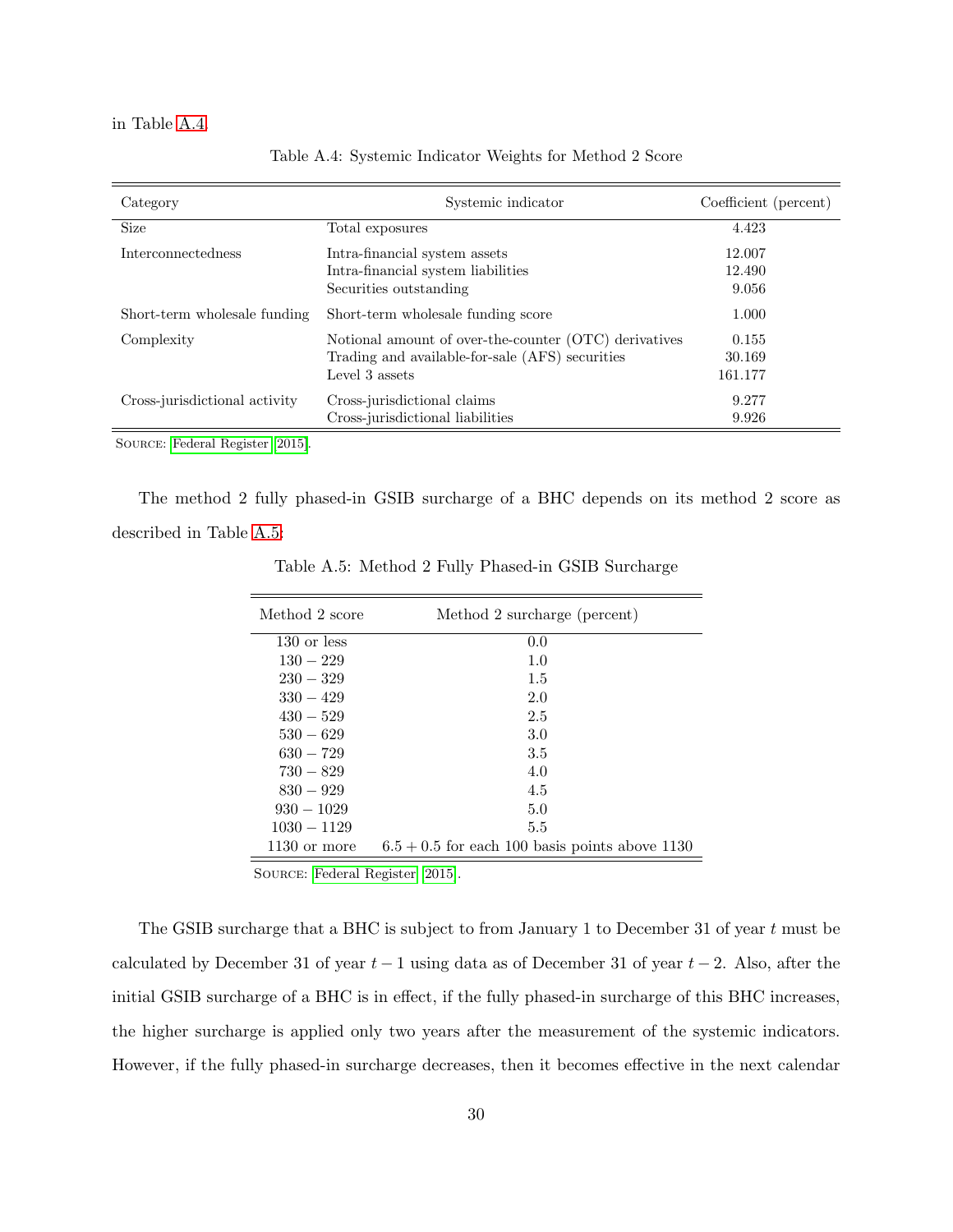year.

# References

- <span id="page-31-8"></span>Aramonte, S., and W. Huang (2019): "OTC Derivatives: Euro Exposures Rise and Central Clearing Advances," BIS Quarterly Review, December, 83-93.
- <span id="page-31-4"></span>Basel Committee on Banking Supervision (2013): "Global Systemically Important Banks: Updated Assessment Methodology and the Higher Loss Absorbency Requirement," Bank for International Settlements, Basel, Switzerland.
- <span id="page-31-7"></span>(2014): "The G-SIB Assessment Methodology–Score Calculation," Bank for International Settlements, Basel, Switzerland.
- <span id="page-31-6"></span>(2018): "Global Systemically Important Banks: Revised Assessment Methodology and the Higher Loss Absorbency Requirement," Bank for International Settlements, Basel, Switzerland.
- <span id="page-31-2"></span>Behn, M., R. Haselmann, and V. Vig (2016): "The Limits of Model-Based Regulation," European Central Bank Working Paper No. 1928.
- <span id="page-31-0"></span>BEHN, M., G. MANGIANTE, L. PARISI, AND M. WEDOW (2019): "Behind the Scenes of the Beauty Contest: Window Dressing and the G-SIB Framework," European Central Bank Working Paper No. 2298.
- <span id="page-31-1"></span>BEHN, M., AND A. SCHRAMM (2020): "The Impact of G-SIB Identification on Bank Lending: Evidence from Syndicated Loans," working paper.
- <span id="page-31-3"></span>BERG, T., AND P. KOZIOL (2017): "An Analysis of the Consistency of Banks Internal Ratings," Journal of Banking and Finance, 78, 27–41.
- <span id="page-31-5"></span>Board of Governors of the Federal Reserve System (2015): "Calibrating the GSIB Surcharge," July 20, 2015. [https://www.federalreserve.gov/aboutthefed/boardmeetings/](https://www.federalreserve.gov/aboutthefed/boardmeetings/gsib-methodology-paper-20150720.pdf) [gsib-methodology-paper-20150720.pdf](https://www.federalreserve.gov/aboutthefed/boardmeetings/gsib-methodology-paper-20150720.pdf).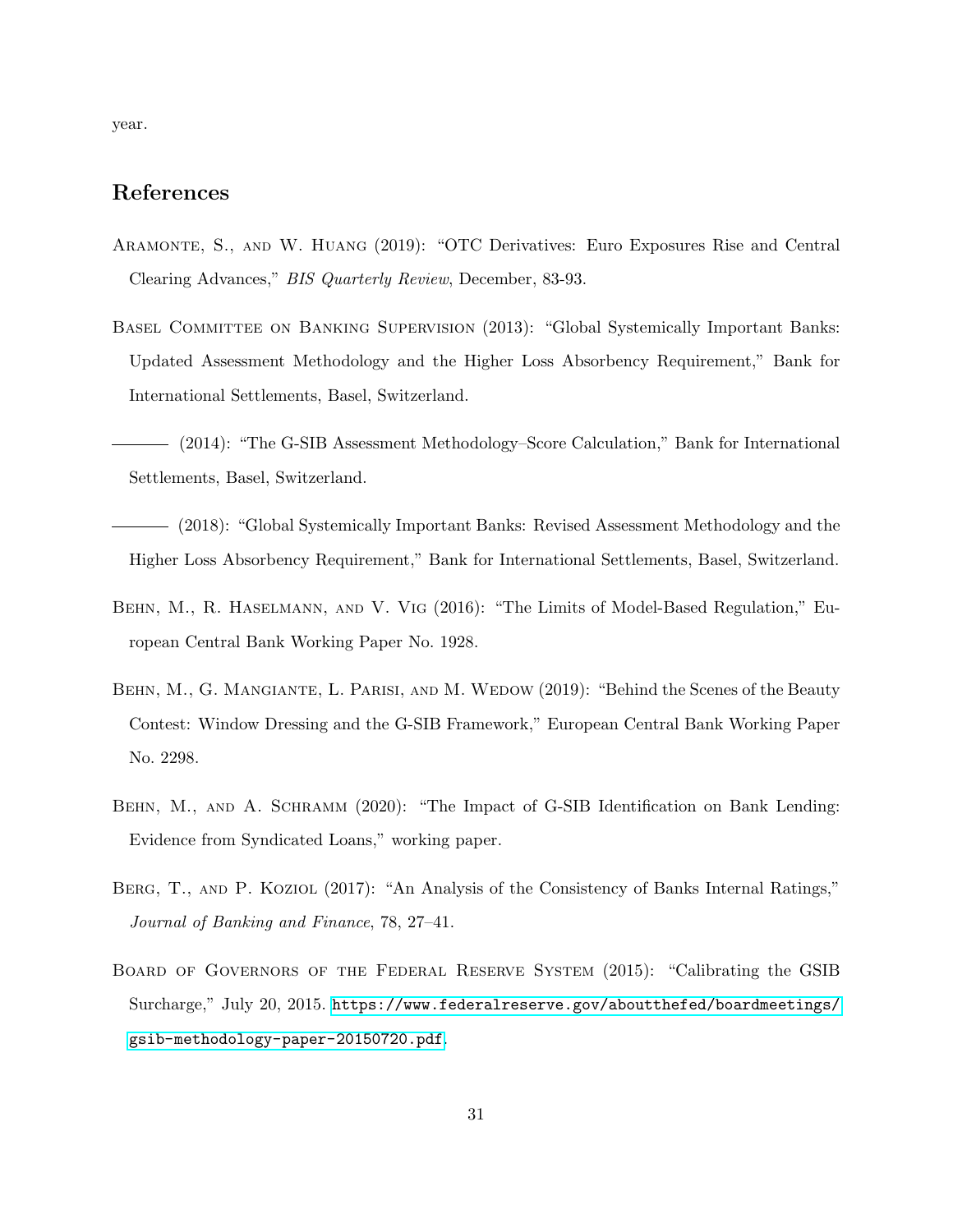<span id="page-32-7"></span>(2019): "Instructions for Preparation of Banking Organization Systemic Risk Report," [https://www.federalreserve.gov/reportforms/forms/FR\\_Y-1520191231\\_i.pdf](https://www.federalreserve.gov/reportforms/forms/FR_Y-1520191231_i.pdf), accessed on April 29, 2020.

- <span id="page-32-1"></span>Carey, M. (2002): "Some Evidence on the Consistency of Banks' Internal Credit Ratings," in Credit Ratings: Methodologies, Rationale and Default Risk, ed. by M. K. Ong, pp. 449–467. London: Risk Books.
- <span id="page-32-5"></span>CORREA, R., AND L. GOLDBERG (2020): "Bank Complexity, Governance, and Risk," working paper.
- <span id="page-32-6"></span>Covas, F., and A. Freedman (2019): "The GSIB Surcharge and Repo Markets," November 26, 2019. <https://bpi.com/the-gsib-surcharge-and-repo-markets>.
- <span id="page-32-0"></span>DEGRYSE, H., M. MARIATHASAN, AND T. H. TANG (2020): "GSIB Status and Corporate Lending: An International Analysis," working paper.
- <span id="page-32-9"></span>DEMOS, T. (2019): "Bank Math Adds Up to Possible December Squeeze," Wall Street Journal. November 27. [https://www.wsj.com/articles/](https://www.wsj.com/articles/bank-math-adds-up-to-possible-december-squeeze-11574854200) [bank-math-adds-up-to-possible-december-squeeze-11574854200](https://www.wsj.com/articles/bank-math-adds-up-to-possible-december-squeeze-11574854200).
- <span id="page-32-3"></span>D'Errico, M., and T. Roukny (2017): "Compressing Over-the-Counter Markets," European Systemic Risk Board Working Paper No. 44.
- <span id="page-32-4"></span>DUFFIE, D. (2018): "Financial Regulatory Reform After the Crisis: An Assessment," Management Science, 64(10), 4835–4857.
- <span id="page-32-2"></span>Duffie, D., and H. Zhu (2011): "Does a Central Clearing Counterparty Reduce Counterparty Risk?," Review of Asset Pricing Studies, 1(1), 74–95.
- <span id="page-32-8"></span>EGELHOF, J., A. MARTIN, AND N. ZINSMEISTER (2017): "Regulatory Incentives and Quarter-End Dynamics in the Repo Market," Liberty Street Economics blog post. August 7. [https://libertystreeteconomics.newyorkfed.org/2017/08/](https://libertystreeteconomics.newyorkfed.org/2017/08/regulatory-incentives-and-quarter-end-dynamics-in-the-repo-market.html) [regulatory-incentives-and-quarter-end-dynamics-in-the-repo-market.html](https://libertystreeteconomics.newyorkfed.org/2017/08/regulatory-incentives-and-quarter-end-dynamics-in-the-repo-market.html).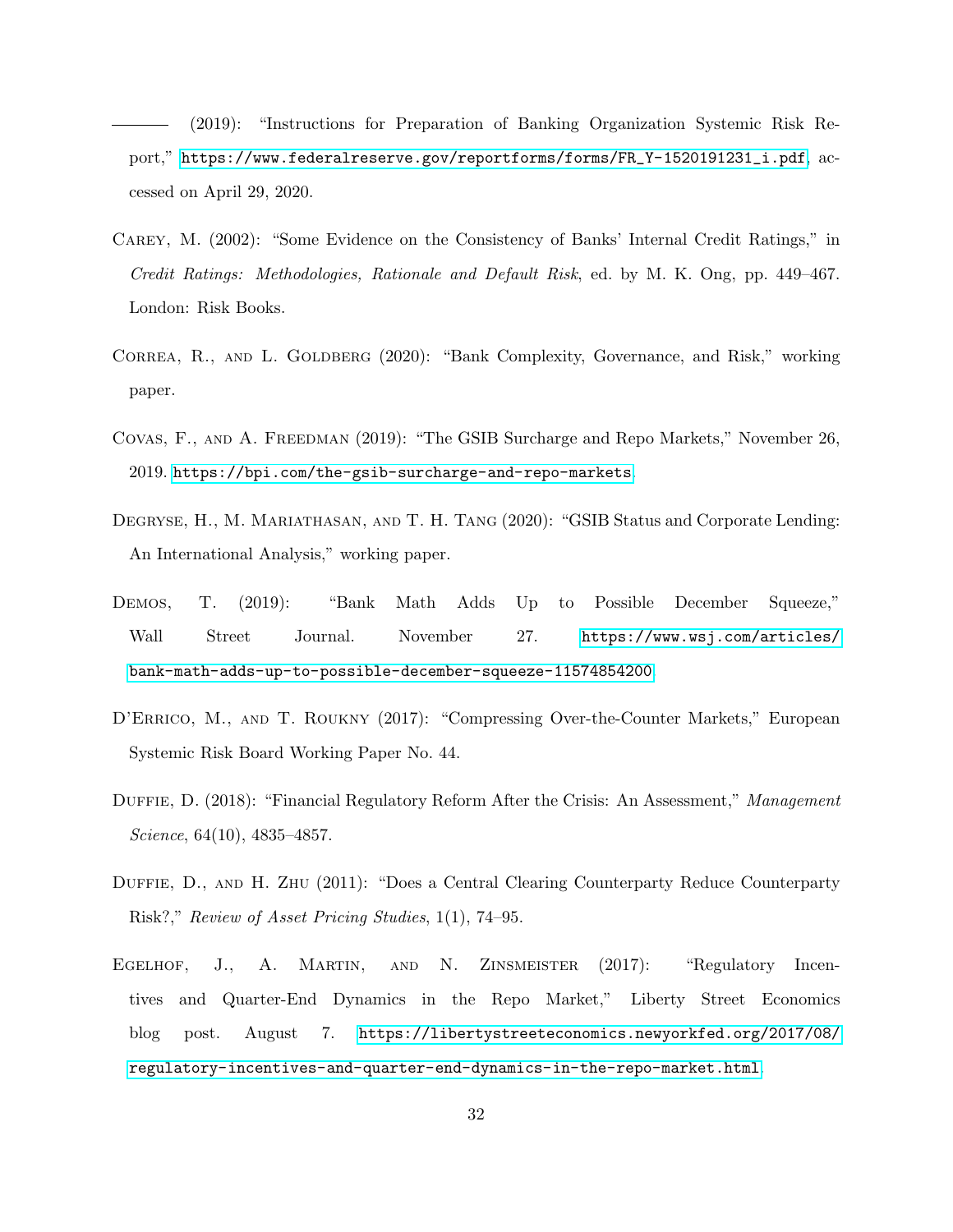- <span id="page-33-10"></span>EHLERS, T., AND B. HARDY (2019): "The Evolution of OTC Interest Rate Derivatives Markets," BIS Quarterly Review, December, 69-82.
- <span id="page-33-1"></span>Favara, G., I. Ivanov, and M. Rezende (2020): "GSIB Surcharges and Bank Lending: Evidence from U.S. Corporate Loan Data," forthcoming, Journal of Financial Economics.
- <span id="page-33-8"></span>Federal Register (2015): "Regulatory Capital Rules: Implementation of Risk-Based Capital Surcharges for Global Systemically Important Bank Holding Companies," August 14, 2015. <https://www.gpo.gov/fdsys/pkg/FR-2015-08-14/pdf/2015-18702.pdf>.
- <span id="page-33-0"></span>Financial Stability Board (2018): "Incentives to Centrally Clear Over-the-Counter (OTC) Derivatives," November 19, 2018. <https://www.bis.org/publ/othp29.pdf>.
- <span id="page-33-6"></span>(2020a): "Evaluation of the Effects of Too-Big-to-Fail Reforms: Consultation Report," June 28, 2020. <https://www.fsb.org/wp-content/uploads/P280620-1.pdf>.
- <span id="page-33-9"></span>(2020b): "OTC Derivatives Market Reforms: Note on implementation progress for 2020," November 25, 2020. <https://www.fsb.org/wp-content/uploads/P251120.pdf>.
- <span id="page-33-3"></span>FIRESTONE, S., AND M. REZENDE (2016): "Are Banks' Internal Risk Parameters Consistent? Evidence from Syndicated Loans," Journal of Financial Services Research, 50(2), 211–242.
- <span id="page-33-2"></span>GOEL, T., U. LEWRICK, AND A. MATHUR (2019): "Playing It Safe: Global Systemically Important Banks after the Crisis," BIS Quarterly Review, September, 35-47.
- <span id="page-33-7"></span>GOLDBERG, L., AND A. MEEHL (2020): "Complexity in Large U.S. Banks," Federal Reserve Bank of New York Economic Policy Review, 26(2), 1–28.
- <span id="page-33-5"></span>GREENWOOD, R., S. G. HANSON, J. C. STEIN, AND A. SUNDERAM (2017): "Strengthening and Streamlining Bank Capital Regulation," Brookings Papers on Economic Activity, 48(2), 479–544.
- <span id="page-33-4"></span>HANSON, S. G., A. K. KASHYAP, AND J. C. STEIN (2011): "A Macroprudential Approach to Financial Regulation," Journal of Economic Perspectives, 25(1), 3–28.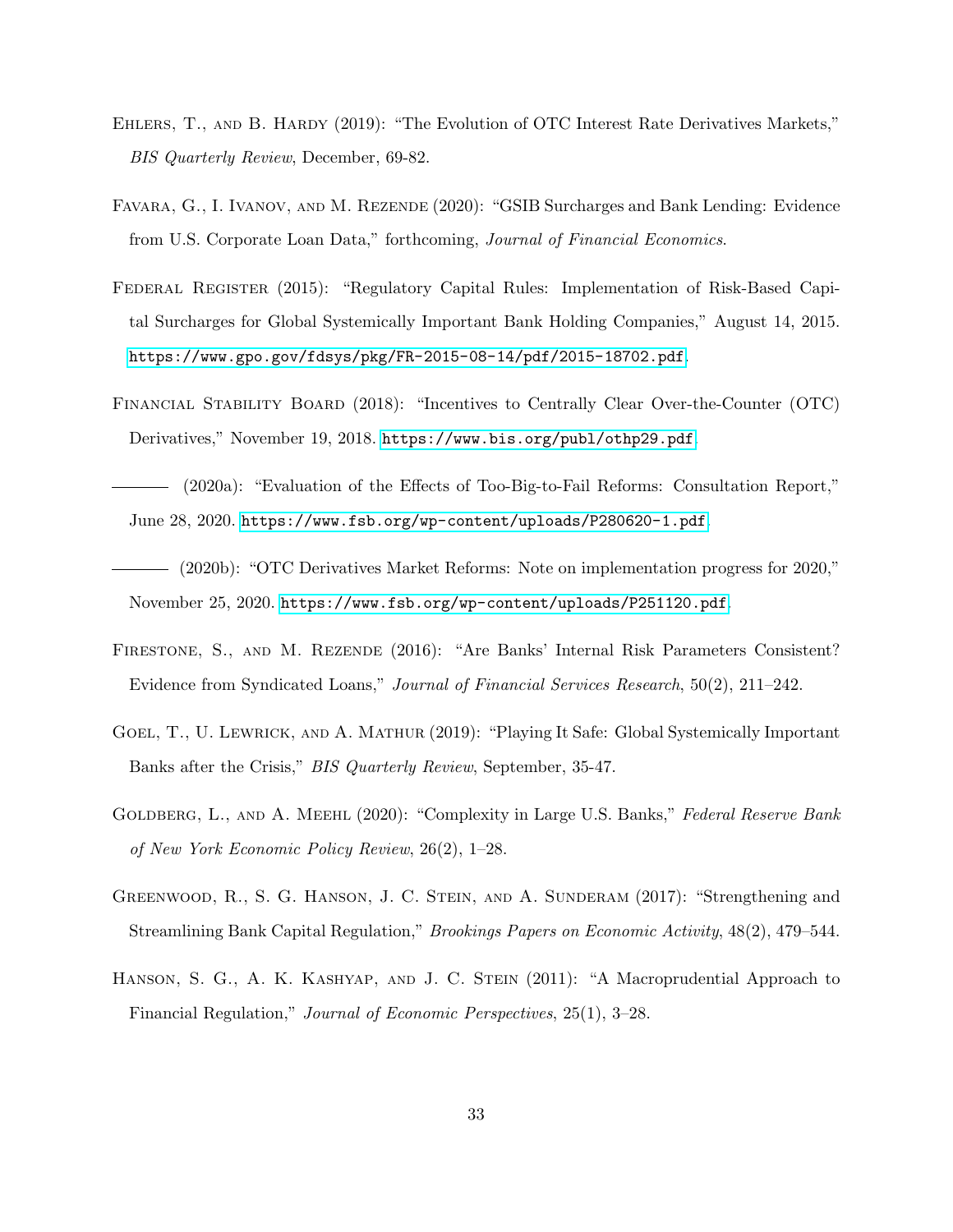- <span id="page-34-6"></span>International Swaps and Derivatives Association (2015): "The Impact of Compression on the Interest Rate Derivatives Market," Research Note, July. [https://www.isda.org/2015/07/](https://www.isda.org/2015/07/30/the-impact-of-compression-on-the-interest-rate-derivatives-market/) [30/the-impact-of-compression-on-the-interest-rate-derivatives-market/](https://www.isda.org/2015/07/30/the-impact-of-compression-on-the-interest-rate-derivatives-market/).
- <span id="page-34-0"></span>JACOBSON, T., J. LINDÉ, AND K. ROSZBACH (2006): "Internal Ratings Systems, Implied Credit Risk and the Consistency of Banks Risk Classification Policies," Journal of Banking and Finance, 30(7), 1899–1926.
- <span id="page-34-1"></span>Mariathasan, M., and O. Merrouche (2014): "The Manipulation of Basel Risk-Weights," Journal of Financial Intermediation, 23(3), 300–321.
- <span id="page-34-8"></span>Noonan, L., and J. Rennison (2019): "Goldman and JPMorgan Tweak Repo Operations to Limit Basel Impact," Financial Times, December 29. [https://www.ft.com/content/](https://www.ft.com/content/ac4cc418-243d-11ea-9a4f-963f0ec7e134) [ac4cc418-243d-11ea-9a4f-963f0ec7e134](https://www.ft.com/content/ac4cc418-243d-11ea-9a4f-963f0ec7e134).
- <span id="page-34-5"></span>PASSMORE, W., AND A. H. VON HAFFTEN (2018): "Are Basels Capital Surcharges for Global Systemically ImportantBanks Too Small?," International Journal of Central Banking, 15(1), 107–156.
- <span id="page-34-2"></span>PLOSSER, M., AND J. SANTOS (2018): "Banks Incentives and Inconsistent Risk Models," Review of Financial Studies, 31(6), 2080–2112.
- <span id="page-34-3"></span>Quarles, R. K. (2018): "Getting It Right: Factors for Tailoring Supervision and Regulation of Large Financial Institutions," speech delivered at the American Bankers Association Summer Leadership Meeting, Salt Lake City, Utah, July 18, available at [https://www.federalreserve.](https://www.federalreserve.gov/newsevents/speech/quarles20180718a.htm.) [gov/newsevents/speech/quarles20180718a.htm.](https://www.federalreserve.gov/newsevents/speech/quarles20180718a.htm.)
- <span id="page-34-7"></span>TriOptima (2020): "TriReduce," <https://www.trioptima.com/trireduce/>, accessed on April 29, 2020.
- <span id="page-34-4"></span>U.S. Congress, Senate (2015): "Measuring the Systemic Importance of U.S. Bank Holding Companies," Hearing Before the Committee on Banking, Housing, and Urban Affairs, United States Senate, 114th. Congress, July 23.